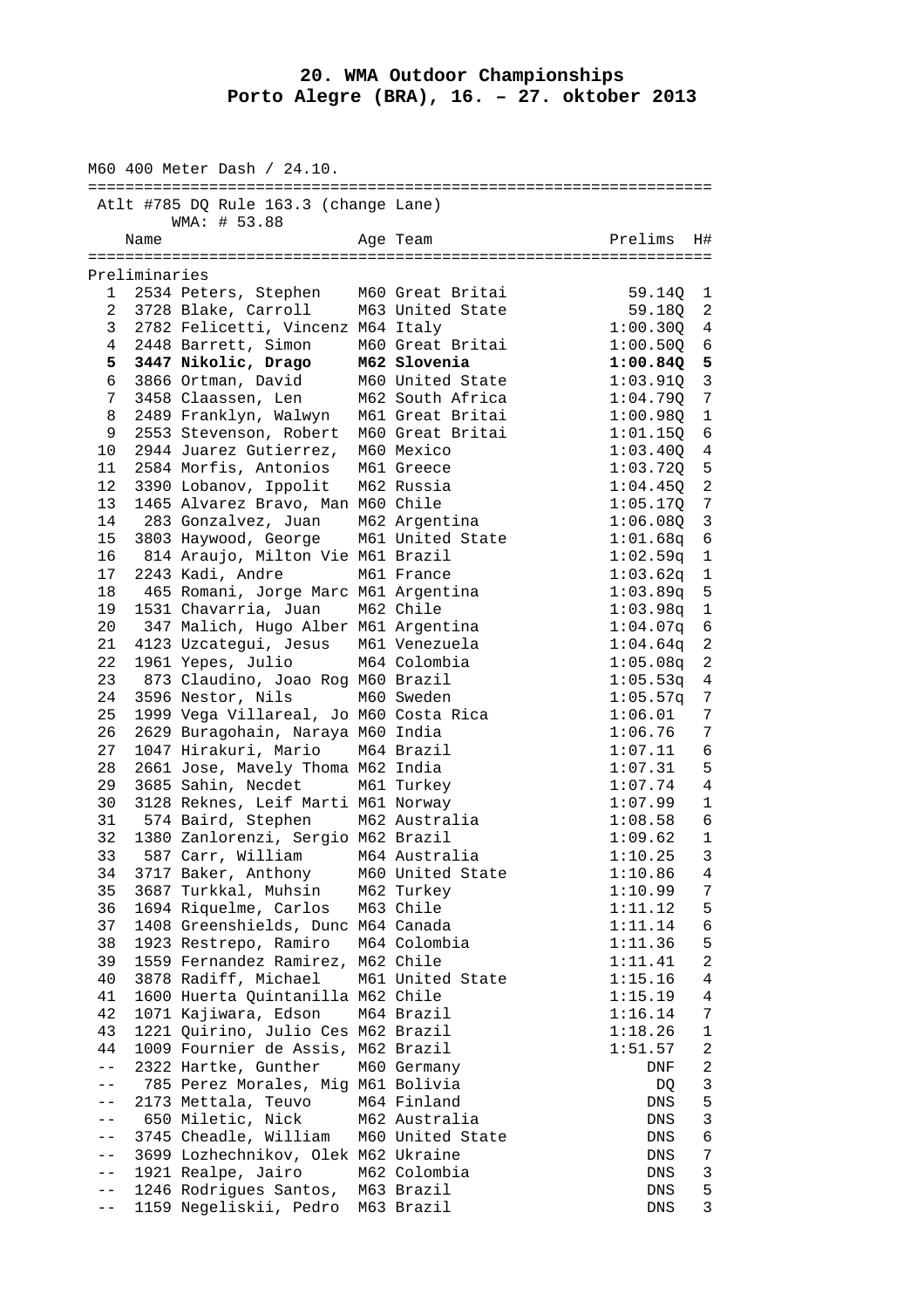M60 400 Meter Dash / 25.10. =================================================================== Atlt #785 DQ Rule 163.3 (change Lane) WMA: # 53.88 Name **Age Team** Semis H# =================================================================== Semi-Finals 1 2782 Felicetti, Vincenz M64 Italy 59.020 2<br>2 3447 Nikolic, Drago M62 Slovenia 59.270 1  **2 3447 Nikolic, Drago M62 Slovenia 59.27Q 1**  3 2534 Peters, Stephen M60 Great Britai 1:01.12Q 3 4 3728 Blake, Carroll M63 United State 59.71Q 1 5 3803 Haywood, George M61 United State 59.82Q 2 6 3458 Claassen, Len M62 South Africa 1:02.11Q 3 7 2489 Franklyn, Walwyn M61 Great Britai 59.82q 1 8 2448 Barrett, Simon M60 Great Britai 1:00.47q 2 9 2243 Kadi, Andre M61 France 1:00.87 1 9 2243 Kadi, Andre M61 France 1.00.07 1<br>10 2553 Stevenson, Robert M60 Great Britai 1:01.28 2<br>11 2944 Juarez Gutierrez, M60 Mexico 1:01.29 2<br>12 3866 Ortman, David M60 United State 1:02.72 3<br>1:04 50 3 11 2944 Juarez Gutierrez, M60 Mexico 1:01.29 2 12 3866 Ortman, David M60 United State 1:02.72 3 13 1465 Alvarez Bravo, Man M60 Chile 1:04.50 3 14 347 Malich, Hugo Alber M61 Argentina 1:05.00 1 15 4123 Uzcategui, Jesus M61 Venezuela 1:05.61 2 16 814 Araujo, Milton Vie M61 Brazil 1:05.74 2 17 1531 Chavarria, Juan M62 Chile 1:05.76 3 18 873 Claudino, Joao Rog M60 Brazil 1:05.98 1 19 283 Gonzalvez, Juan M62 Argentina 1:06.68 1 20 465 Romani, Jorge Marc M61 Argentina 1:06.76 3 21 3596 Nestor, Nils M60 Sweden 1:07.23 3 -- 2584 Morfis, Antonios M61 Greece DNF 1 20 Four Romann, ourge mark med in a sensoring and the served of the served of the served of the served of the served of the served of the served of the served of the served of the served of the served of the served of the -- 1961 Yepes, Julio M64 Colombia Constantino DNS 2 M60 400 Meter Dash / 26.10. ================================================================ Atlt #785 DQ Rule 163.3 (change Lane) WMA: # 53.88 Name **Age Team Age Team** Finals ================================================================ Finals 1 2534 Peters, Stephen M60 Great Britai 57.13<br>
2 2782 Felicetti, Vincenz M64 Italy 58.61<br>
3 3447 Nikolic, Drago M62 Slovenia 59.86<br>
4 3728 Blake, Carroll M63 United State 59.89<br>
5 3803 Haywood, George M61 United State 1:00 2 2782 Felicetti, Vincenz M64 Italy 58.61  **3 3447 Nikolic, Drago M62 Slovenia 59.86**  4 3728 Blake, Carroll M63 United State 59.89 5 3803 Haywood, George M61 United State 1:00.15 6 2489 Franklyn, Walwyn M61 Great Britai 1:00.70 7 2448 Barrett, Simon M60 Great Britai 1:01.44 8 3458 Claassen, Len M62 South Africa 1:02.15 M50 1500 Meter Run / 24.10. =================================================================== WMA: # 4:05.02 Name **Age Team** Prelims H# =================================================================== Preliminaries<br>1 592 Cook, Allan M50 Australia 1 592 Cook, Allan M50 Australia 4:24.84Q 2 2 3553 Puente Anton, Jesu M51 Spain 4:31.70Q 1 3 1445 Tuovinen, Andrew M50 Canada 4:37.19Q 3 4 2215 Abdellaoui, Habib M51 France 4:25.18Q 2 5 320 Lazaletta, Marcelo M51 Argentina 4:34.33Q 1 6 676 Stacey, Alan M50 Australia 4:37.73Q 3 7 3862 O'Driscoll, Conor M52 United State 4:28.77q 2 8 2048 Stilling, Ole M51 Denmark 4:29.14q 2 9 1451 Willett, John M51 Canada 4:36.16q 2 10 2804 Romeo, Giuseppe M50 Italy 4:37.74q 3 11 2785 Grassi, Gianluca M51 Italy 4:37.84q 1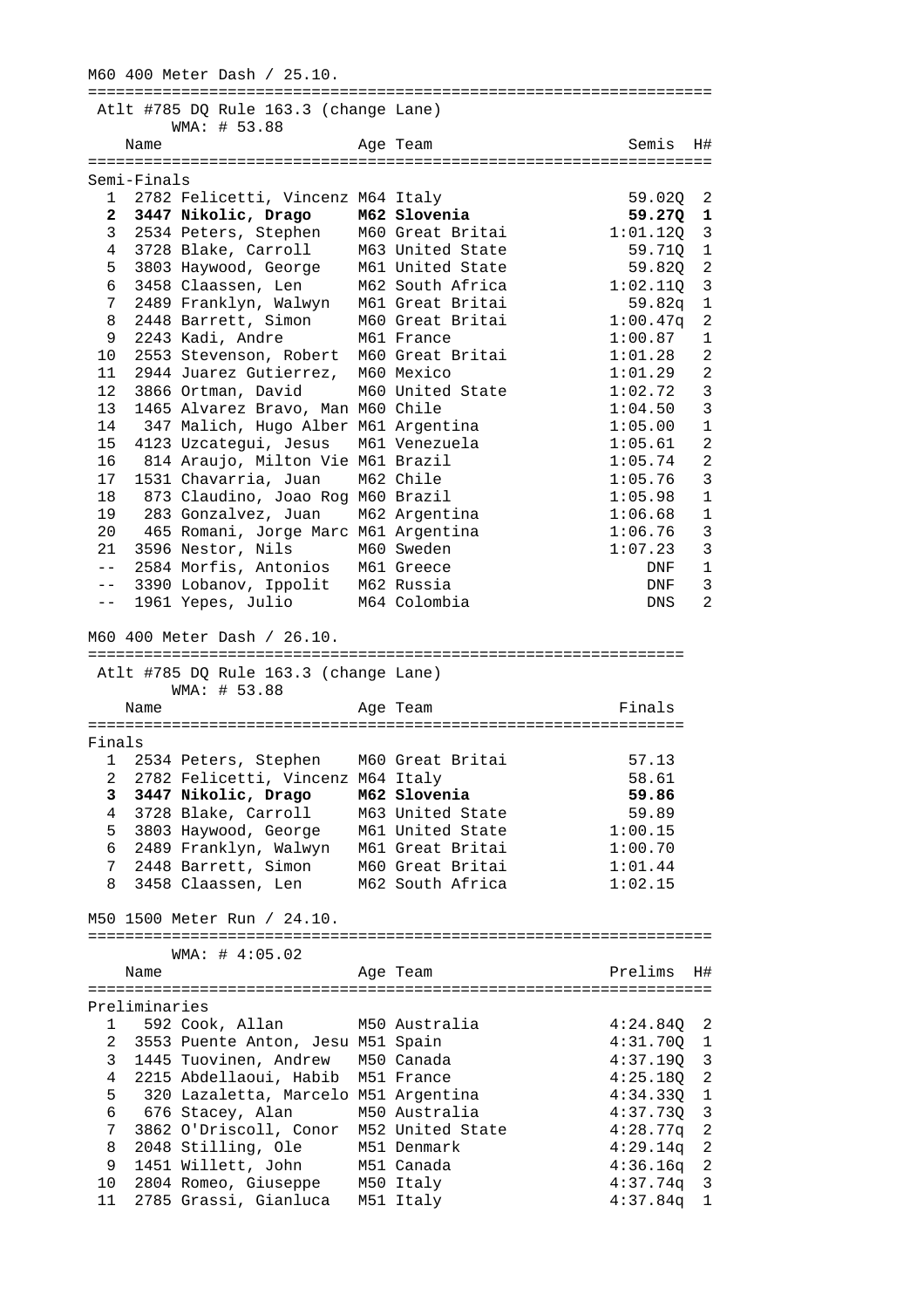|                 |      | 12 3870 Paulk, Kevin M53 United State                                   |          | $4:39.55q$ 1                                           |
|-----------------|------|-------------------------------------------------------------------------|----------|--------------------------------------------------------|
|                 |      | 13 874 Conrado, Hilarino M53 Brazil                                     |          | $4:40.64q$ 1                                           |
|                 |      | 14 2460 Bryce, Alex M53 Great Britai                                    |          | $4:42.08q$ 3                                           |
| 15              |      | 2763 Belluomo, Gianfran M53 Italy                                       |          | 2<br>4:45.54q                                          |
| 16              |      | 1475 Aravena Contreras, M50 Chile                                       |          | $\mathbf{1}$<br>4:46.83q                               |
| 17 <sub>2</sub> |      | 4094 Munoz, Angel M53 Venezuela                                         |          | $\mathbf{3}$<br>4:47.00                                |
|                 |      | 2798 Pedrini, Daniele M54 Italy                                         |          | $\overline{3}$                                         |
| 18              |      |                                                                         |          | 4:48.18                                                |
| 19              |      | 335 Lopez, Walter Dani M50 Argentina                                    |          | $\mathbf{1}$<br>4:50.64                                |
| 20              |      | 1077 Kobayase, Airton A M51 Brazil                                      |          | 2<br>4:51.91                                           |
| 21              |      | 116 Caceres, Pedro M51 Argentina                                        |          | $\overline{2}$<br>4:53.00                              |
| 22              |      | 909 Da Silva, Joao Lae M50 Brazil                                       |          | $4:53.46$ 3                                            |
| 23              |      | 4026 Stazione, Ariel M51 Uruguay                                        |          | $\overline{3}$<br>4:57.78                              |
| 24              |      | 2480 Doxey, Steven M53 Great Britai                                     |          | $\overline{2}$<br>5:01.77                              |
| 25              |      | 441 Reid, Jorge Anibal M52 Argentina                                    |          | $\quad \, 1$<br>5:06.96                                |
| 26              |      | 1004 Flores, Gilberto A M54 Brazil                                      |          | $\overline{3}$<br>5:14.73                              |
| 27              |      | 3244 Ticona Nunez, Clem M50 Peru                                        |          | 2<br>5:19.39                                           |
| 28              |      | 2107 Kotkas, Kuldar M54 Estonia                                         |          | 5:28.57<br>$\mathbf{1}$                                |
| 29              |      | 1000 Figueiro da Fontou M54 Brazil                                      |          | 2<br>5:34.64                                           |
| 30              |      | 803 Alencar, Sandro Ap M50 Brazil                                       |          | $\mathbf{3}$<br>5:36.00                                |
| 31              |      | 240 Flores, Guillermo M54 Argentina                                     |          | $\overline{2}$<br>5:37.84                              |
| 32              |      | 2880 Catherine, Louis F M50 Mauritius                                   |          | $\overline{3}$<br>5:51.02                              |
| 33              |      | 3220 Ore Palumino, Pedr M52 Peru                                        |          | $\overline{3}$<br>5:53.91                              |
| $---$           |      |                                                                         |          | 2<br>DNF                                               |
| $- -$           |      | 3123 Jacobsen, Tommy M51 Norway<br>3444 Komel, Branimir M51 Slovenia    |          | $\mathbf{3}$<br>DNF                                    |
| $- -$           |      | 4046 Campos, Eustiquio M50 Venezuela                                    |          | 1<br>DNS                                               |
| $--$            |      | 1529 Chacc Orellana, Se M51 Chile                                       |          | $\mathbf{1}$<br>DNS                                    |
| $  \,$ $\,$     |      | 3121 Hornslien, Kjell M50 Norway                                        |          | DNS<br>1                                               |
| $- -$           |      | 1261 Sant'Anna, Airton M51 Brazil                                       |          | $\mathbf{1}$<br>DNS                                    |
|                 |      |                                                                         |          |                                                        |
|                 |      | M50 5000 Meter Run / 19.10.                                             |          |                                                        |
|                 |      |                                                                         |          |                                                        |
|                 |      | WMA: # 14:53.20                                                         |          |                                                        |
|                 |      |                                                                         |          |                                                        |
|                 |      |                                                                         |          |                                                        |
|                 | Name |                                                                         | Age Team | Finals<br>H#                                           |
|                 |      |                                                                         |          |                                                        |
|                 |      | 1 1028 Gomes, Benedito M51 Brazil                                       |          | $15:46.95$ 1                                           |
|                 |      |                                                                         |          | 2 2454 Bracken, Guy M51 Great Britai 15:53.71 1        |
| 3               |      |                                                                         |          | 2560 Trees, Mike M51 Great Britai 16:08.87 1           |
|                 |      |                                                                         |          | 4 3862 O'Driscoll, Conor M52 United State 16:43.76 1   |
| 5               |      | 2785 Grassi, Gianluca M51 Italy                                         |          | $16:54.28$ 1                                           |
|                 |      | 6 874 Conrado, Hilarino M53 Brazil                                      |          | $16:54.74$ 1                                           |
| 7               |      | 1207 Pereira Filho, Lui M51 Brazil                                      |          | 17:26.92<br>$\mathbf{1}$                               |
| 8               |      | 2763 Belluomo, Gianfran M53 Italy                                       |          | 17:41.74<br>1                                          |
| 9               |      | 1267 Santos, Jesuino Jo M52 Brazil                                      |          | 3<br>17:48.14                                          |
| 10              |      | 3587 Hansson, Anders M50 Sweden                                         |          | 17:56.91<br>$\mathbf{1}$                               |
| 11              |      | 4018 Rodriguez, Ruben M53 Uruguay                                       |          | 18:00.27<br>$\mathbf 1$                                |
| 12              |      | 4094 Munoz, Angel M53 Venezuela                                         |          | 18:00.99<br>$\mathbf{1}$                               |
| 13              |      | 116 Caceres, Pedro M51 Argentina                                        |          | 18:01.27<br>1                                          |
| 14              |      | 1475 Aravena Contreras, M50 Chile                                       |          | 18:06.79<br>$\mathbf 1$                                |
| 15              |      | 552 Villafane, Francis M51 Argentina                                    |          | 18:13.17<br>$\mathbf{1}$                               |
| 16              |      | 1455 Aquila Aquila, Mig M53 Chile                                       |          | 18:14.17<br>$\mathbf{1}$                               |
| 17              |      | 4032 Zamora, Nelson M54 Uruguay                                         |          | 18:22.06<br>3                                          |
| 18              |      | 314 Kreiker, Ricardo D M52 Argentina                                    |          | 18:23.14<br>$\mathbf{1}$                               |
| 19              |      |                                                                         |          | 18:38.74<br>$\mathbf{1}$                               |
|                 |      | 856 Carlos Da Silva, A M50 Brazil                                       |          |                                                        |
| 20              |      | 1107 Lusia, Joao Bosco M54 Brazil                                       |          | 3<br>18:50.31                                          |
| 21              |      | 441 Reid, Jorge Anibal M52 Argentina                                    |          | $\sqrt{2}$<br>18:51.71                                 |
| 22              |      | 2480 Doxey, Steven M53 Great Britai                                     |          | 18:53.11<br>$\mathbf{1}$                               |
| 23              |      | 1750 Veliz, Antonio M54 Chile                                           |          | $\mathbf{3}$<br>18:58.48                               |
| 24              |      | 48 Ambrosini, Mario J M52 Argentina                                     |          | 2<br>19:07.05                                          |
| 25              |      | 254 Garcia, Edgardo Al M50 Argentina                                    |          | $\overline{a}$<br>19:17.69                             |
| 26              |      | 3444 Komel, Branimir M51 Slovenia                                       |          | 19:19.56<br>$\mathbf 1$                                |
| 27              |      | 32 Aguilar, Alberto A M52 Argentina                                     |          | 19:21.78<br>1                                          |
| 28              |      | 1748 Vargas Uribe, Osva M53 Chile                                       |          | 19:25.87<br>$\mathbf{1}$                               |
| 29              |      | 426 Polo, Felix M54 Argentina                                           |          | 19:33.89<br>3                                          |
| 30<br>31        |      | 1004 Flores, Gilberto A M54 Brazil<br>1672 Perez Gajardo, Car M51 Chile |          | 19:45.83<br>$\mathbf{1}$<br>$\overline{a}$<br>19:48.33 |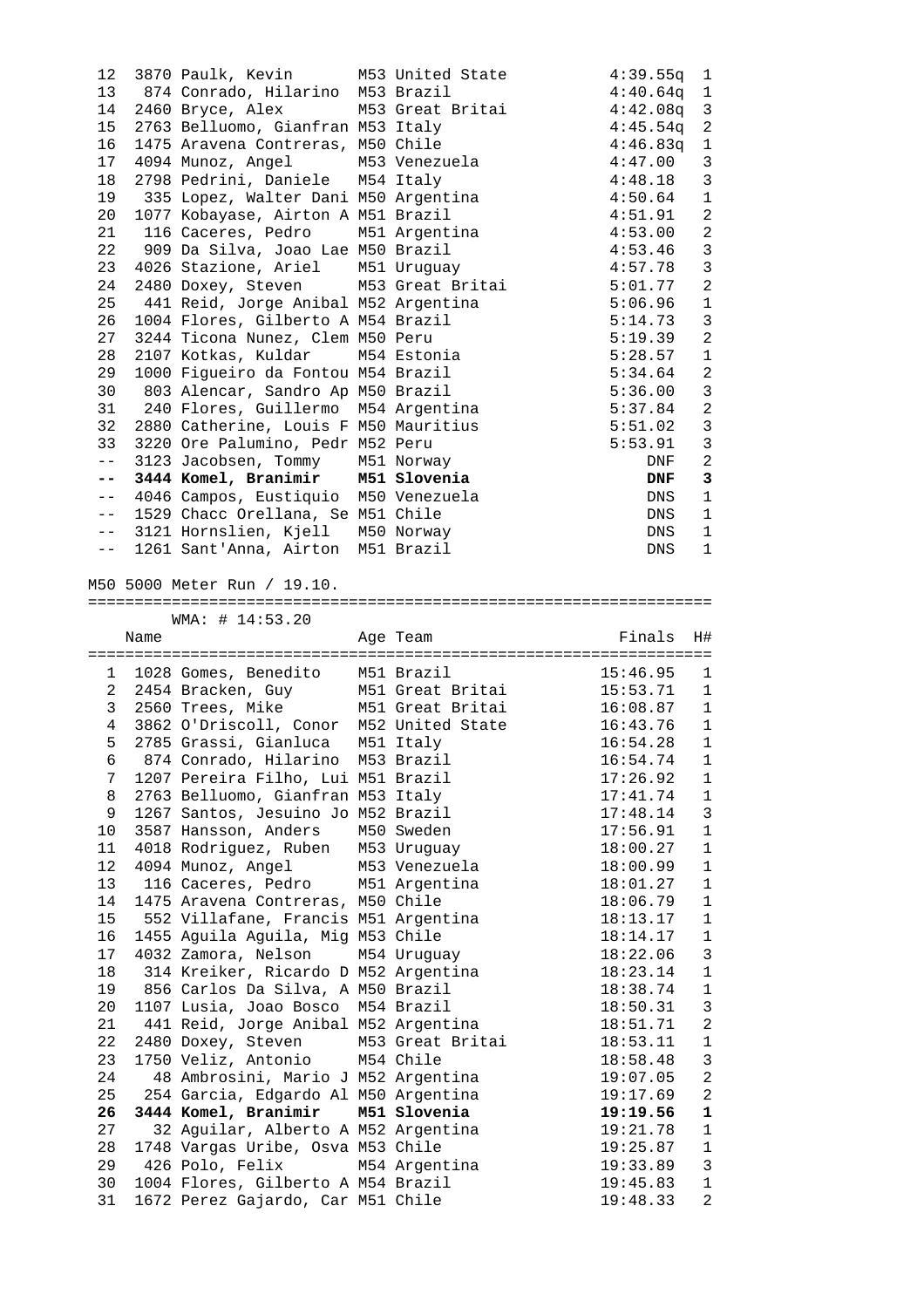| 32              |      | 1082 Kumpfer, Sergio An M52 Brazil                                |                                                                                                   | 19:53.32                     | 3                          |
|-----------------|------|-------------------------------------------------------------------|---------------------------------------------------------------------------------------------------|------------------------------|----------------------------|
|                 |      | 33 157 Cocaro, Miguel Nic M51 Argentina                           |                                                                                                   | 19:53.74                     | 2                          |
| 34              |      | 3244 Ticona Nunez, Clem M50 Peru                                  |                                                                                                   | 19:59.44                     | 2                          |
| 35              |      | 1805 Baquero, Henry M51 Colombia                                  |                                                                                                   | 20:02.16                     | $\overline{2}$             |
| 36              |      | 892 Da Conceicao, Joao M52 Brazil                                 |                                                                                                   | 20:02.65                     | 3                          |
| 37              |      | 3684 Sahin, Mithat M54 Turkey                                     |                                                                                                   | 20:10.97                     | $\overline{a}$             |
| 38              |      | 2817 Anderson, Oral M51 Jamaica                                   |                                                                                                   | 20:17.44                     | $\mathfrak{Z}$             |
| 39              |      | 120 Campana, Carlos Al M51 Argentina                              |                                                                                                   | 20:21.51                     | $\overline{2}$             |
| 40              |      | 1322 Soares, Jose Adao M54 Brazil                                 |                                                                                                   | 20:57.14                     | $\mathbf{3}$               |
| 41              |      | 1541 Corvalan, Juan M53 Chile                                     |                                                                                                   | 20:57.57                     | $\overline{2}$             |
| 42              |      | 1297 Silva, Alvaro Ribe M51 Brazil                                |                                                                                                   | 21:04.00                     | $\mathfrak{Z}$             |
| 43              |      | 1000 Figueiro da Fontou M54 Brazil                                |                                                                                                   | 21:05.20                     | $\overline{a}$             |
| 44              |      | 1261 Sant'Anna, Airton M51 Brazil                                 |                                                                                                   | 21:21.66                     | $\mathbf{3}$               |
| 45              |      | 137 Castellano, Walter M52 Argentina                              |                                                                                                   | 21:46.99                     | $\overline{a}$             |
| 46              |      | 327 Llanos, Cesar M50 Argentina                                   |                                                                                                   | 22:12.93                     | $\mathfrak{Z}$             |
| 47              |      | 1745 Vallejos Jeria, Ro M53 Chile                                 |                                                                                                   | 22:25.08                     | $\overline{a}$             |
| 48              |      | 1501 Caamano, Jose M54 Chile                                      |                                                                                                   | 22:37.86                     | $\overline{a}$             |
| 49              |      | 803 Alencar, Sandro Ap M50 Brazil                                 |                                                                                                   | 22:48.92                     | 2                          |
| 50              |      | 3220 Ore Palumino, Pedr M52 Peru                                  |                                                                                                   | 22:56.59                     | $\mathbf{3}$               |
| 51              |      | 1874 Guevara Martinez, M50 Colombia                               |                                                                                                   | 23:02.45                     | 2                          |
| 52              |      | 1629 Matus Spinelli, Fe M54 Chile                                 |                                                                                                   | 23:22.75                     | $\overline{2}$             |
| 53              |      | 1529 Chacc Orellana, Se M51 Chile                                 |                                                                                                   | 23:32.24                     | $\mathbf{3}$               |
| 54              |      | 377 Mira, Jose Luis M54 Argentina                                 |                                                                                                   | 23:44.12                     | 2                          |
| 55              |      | 499 Serraino, Juan Ado M50 Argentina                              |                                                                                                   | 24:37.04                     | $\overline{\phantom{a}}^2$ |
|                 |      | 56 1280 Schneider, Edison M50 Brazil                              |                                                                                                   | $25:07.44$ 3                 |                            |
|                 |      | 57 2734 Vaddepally, Prabha M53 India                              |                                                                                                   | $25:28.91$ 3                 |                            |
|                 |      | -- 703 Eror, Milan M50 Austria                                    |                                                                                                   | DNS                          | 1                          |
| $ -$            |      | 2810 Sotgia, Antonio Ma M53 Italy                                 |                                                                                                   | DNS                          | $\mathbf{1}$               |
|                 |      |                                                                   |                                                                                                   |                              |                            |
|                 |      | M55 5000 Meter Run - 19.10.                                       |                                                                                                   |                              |                            |
|                 |      |                                                                   |                                                                                                   |                              |                            |
|                 |      | WMA: # 15:29.70                                                   |                                                                                                   |                              |                            |
|                 |      |                                                                   |                                                                                                   |                              |                            |
|                 |      |                                                                   |                                                                                                   |                              |                            |
|                 | Name |                                                                   | Age Team                                                                                          | Finals                       | H#                         |
|                 |      |                                                                   |                                                                                                   |                              |                            |
|                 |      |                                                                   |                                                                                                   | 17:00.56                     | 1                          |
|                 |      |                                                                   | ---------------------<br>1 1909 Ortiz Rengifo, Ped M57 Colombia<br>2 1961 Vidal Valdir M59 Brazil | $17:01.27$ 1                 |                            |
|                 |      | 3 2150 Kauppila, Jukka M56 Finland                                |                                                                                                   |                              |                            |
|                 |      | 4 1798 Ardila Calderon, F M56 Colombia                            |                                                                                                   | $17:01.71$ 1<br>$17:44.52$ 1 |                            |
| 5               |      | 2907 Cuellar Santin, Ri M55 Mexico                                |                                                                                                   | $17:45.25$ 1                 |                            |
|                 |      | 6 1002 Florenal Da Silva, M55 Brazil                              |                                                                                                   | 17:48.90 2                   |                            |
|                 |      | 7 664 Purvis, Mark M56 Australia                                  |                                                                                                   | 17:49.20                     | $\mathbf{1}$               |
|                 |      | 8 3443 Kavs, Miran M55 Slovenia                                   |                                                                                                   | 17:53.24                     | 1                          |
|                 |      | 9 299 Hernandez, Aldo M55 Argentina                               |                                                                                                   | 17:54.01                     | 1                          |
| 10 <sup>°</sup> |      | 187 Diaz, Carlos Ivan M56 Argentina                               |                                                                                                   | 18:01.62                     | $\mathbf{1}$               |
| 11              |      | 3099 Price, Tony                                                  | M57 New Zealand                                                                                   | 18:14.91                     | $\mathbf{1}$               |
| 12              |      | 345 Maldonado, Marcos M56 Argentina                               |                                                                                                   | 18:34.10                     | 2                          |
| 13              |      | 1200 Pereira, Joao Carl M56 Brazil                                |                                                                                                   | 18:34.35                     | 2                          |
| 14              |      | 310 Jara, Luis Mario M59 Argentina                                |                                                                                                   | 18:35.07                     | $\mathbf{1}$               |
| 15              |      | 4136 TELES, CAETANO M56 Brazil                                    |                                                                                                   | 18:37.60                     | $\overline{3}$             |
| 16              |      | 3075 Woord, Rudy M56 Netherlands                                  |                                                                                                   | 18:42.89                     | $\mathbf{1}$               |
| 17              |      | 3421 Vakin, Igor M59 Russia                                       |                                                                                                   | 18:48.38                     | $\mathbf{1}$               |
| 18              |      | 472 Rosales, Ramon Osc M55 Argentina                              |                                                                                                   | 18:52.93                     | $\mathbf{1}$               |
| 19              |      | 1918 Pinzon Penuela, Gu M59 Colombia                              |                                                                                                   | 18:59.44                     | $\sqrt{2}$                 |
| $20\,$          |      | 908 Da Silva, Isaac M56 Brazil                                    |                                                                                                   | 19:09.83                     | $\overline{3}$             |
| 21              |      | 2186 Rannanpaa, Jouko M59 Finland                                 |                                                                                                   | 19:09.87                     | 2                          |
| 22              |      | 1751 Vera, Luis Alberto M59 Chile                                 |                                                                                                   | 19:12.08                     | $\mathbf{1}$               |
| 23              |      | 3527 Cerdeira, Manuel M56 Spain                                   |                                                                                                   | 19:14.29                     | $\overline{3}$             |
| 24              |      | 391 Mouro, Marcelo Adr M56 Argentina                              |                                                                                                   | 19:35.45                     | $\mathbf{1}$               |
| 25              |      | 505 Simon, Julio Cesar M58 Argentina                              |                                                                                                   | 19:35.94                     | 2                          |
| 26              |      |                                                                   | 3867 Palacios, Alvaro M55 United State                                                            | 19:48.96                     | $\mathbf{2}$               |
| 27              |      | 2913 Domiguez, Francisc M58 Mexico                                |                                                                                                   | 19:57.30                     | $\mathbf{3}$               |
| 28              |      | 3372 Kaplenko, Alexandr M58 Russia                                |                                                                                                   | 20:00.33                     | $\mathbf{1}$               |
| 29              |      | 1753 Verdugo, Oscar Vic M55 Chile                                 |                                                                                                   | 20:26.83                     | 2                          |
| 30<br>31        |      | 2924 Gallegos Hurtado, M57 Mexico<br>4031 Veloz, Juan M58 Uruguay |                                                                                                   | 20:28.25<br>20:35.67         | 2<br>$\mathbf{1}$          |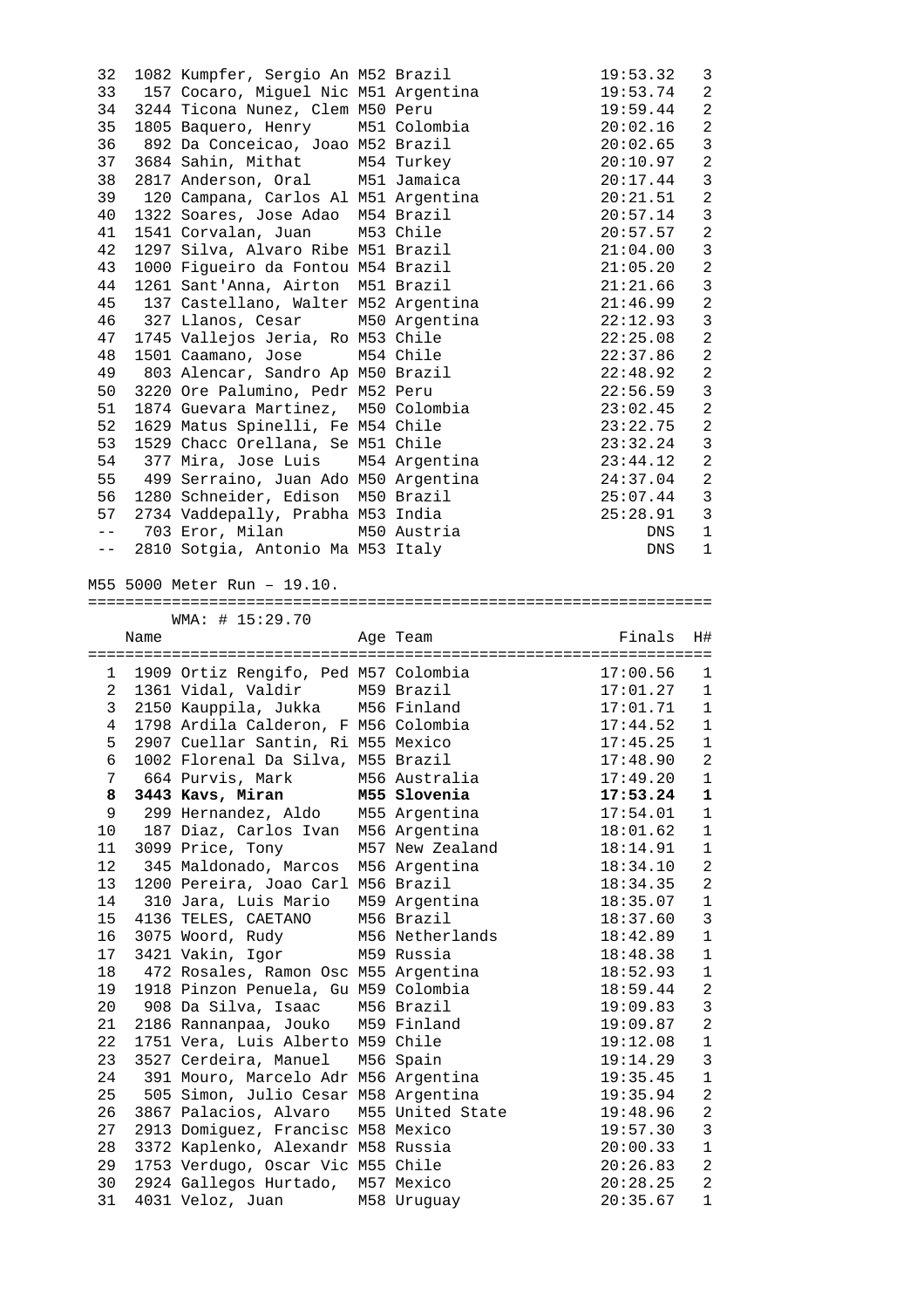| 32<br>33<br>34<br>35<br>36<br>37<br>38<br>39<br>40<br>41<br>42<br>43<br>44<br>45<br>46<br>$- -$<br>$- -$ |      | 1965 Aguero Delgado, Ju M55 Costa Rica<br>1673 Perez Gonzalez, It M59 Chile<br>221 Farina, Jorge Edua M58 Argentina<br>361 Martinez, Reinaldo M58 Argentina<br>3155 Valdovinos, Candid M59 Paraquay<br>1219 Queluz, Jaime Alve M57 Brazil<br>338 Losada, Jose Luis M55 Argentina<br>824 Bandeira, Mario M56 Brazil<br>2546 Sargent, Rob M59 Great Britai<br>71 Barral, Andres Man M57 Argentina<br>201 Duarte, Nestor Cla M58 Argentina<br>3998 Maciel, Jesus M57 Uruguay<br>4137 Dagios, Jose Vicen M59 Brazil<br>1974 Cambronero, Edgar M58 Costa Rica<br>-- 3588 Hasselkvist, Nils- M58 Sweden<br>758 Chavez, David M57 Bolivia<br>778 Melgar Ferrufino, M56 Bolivia | 1992 Salazar Ortiz, Car M56 Costa Rica 24:37.39  | 20:41.33<br>21:01.50<br>21:02.99<br>21:12.76<br>21:24.89<br>21:30.38<br>21:54.75<br>22:03.63<br>22:59.69<br>23:22.05<br>24:37.14<br>24:47.48<br>25:51.21<br>30:20.77<br>DNF<br>DNF<br>DNS | 2<br>3<br>$\overline{a}$<br>$\mathbf{3}$<br>$\overline{2}$<br>$\mathbf{3}$<br>$\overline{2}$<br>$\mathfrak{Z}$<br>$\mathbf{3}$<br>$\overline{2}$<br>$\mathbf{1}$<br>2<br>$\mathbf{3}$<br>$\mathbf{3}$<br>$\overline{3}$<br>2<br>2<br>3 |
|----------------------------------------------------------------------------------------------------------|------|-------------------------------------------------------------------------------------------------------------------------------------------------------------------------------------------------------------------------------------------------------------------------------------------------------------------------------------------------------------------------------------------------------------------------------------------------------------------------------------------------------------------------------------------------------------------------------------------------------------------------------------------------------------------------|--------------------------------------------------|-------------------------------------------------------------------------------------------------------------------------------------------------------------------------------------------|----------------------------------------------------------------------------------------------------------------------------------------------------------------------------------------------------------------------------------------|
|                                                                                                          |      | M55 8k Run CC / 17.10.                                                                                                                                                                                                                                                                                                                                                                                                                                                                                                                                                                                                                                                  |                                                  |                                                                                                                                                                                           |                                                                                                                                                                                                                                        |
|                                                                                                          |      |                                                                                                                                                                                                                                                                                                                                                                                                                                                                                                                                                                                                                                                                         | WMA: # 27:31.00 10/17/2013 Tore Axelsson, Sweden |                                                                                                                                                                                           |                                                                                                                                                                                                                                        |
|                                                                                                          |      |                                                                                                                                                                                                                                                                                                                                                                                                                                                                                                                                                                                                                                                                         | WMA: # 27:31.00 10/17/2013 Tore Axelsson, Sweden |                                                                                                                                                                                           |                                                                                                                                                                                                                                        |
|                                                                                                          | Name |                                                                                                                                                                                                                                                                                                                                                                                                                                                                                                                                                                                                                                                                         | Age Team                                         | Finals Points                                                                                                                                                                             |                                                                                                                                                                                                                                        |
|                                                                                                          |      | Results - Men 55                                                                                                                                                                                                                                                                                                                                                                                                                                                                                                                                                                                                                                                        |                                                  |                                                                                                                                                                                           |                                                                                                                                                                                                                                        |
|                                                                                                          |      | 1 3574 Axelsson, Tore M56 Sweden                                                                                                                                                                                                                                                                                                                                                                                                                                                                                                                                                                                                                                        |                                                  | 27:31.00#                                                                                                                                                                                 |                                                                                                                                                                                                                                        |
|                                                                                                          |      | 2 2150 Kauppila, Jukka M56 Finland                                                                                                                                                                                                                                                                                                                                                                                                                                                                                                                                                                                                                                      |                                                  | 28:04.00                                                                                                                                                                                  |                                                                                                                                                                                                                                        |
| $\mathbf{3}$                                                                                             |      |                                                                                                                                                                                                                                                                                                                                                                                                                                                                                                                                                                                                                                                                         | 3099 Price, Tony M57 New Zealand 29:01.00        |                                                                                                                                                                                           |                                                                                                                                                                                                                                        |
| 4                                                                                                        |      | 2330 Hesselmann, Rolf M56 Germany                                                                                                                                                                                                                                                                                                                                                                                                                                                                                                                                                                                                                                       |                                                  | 29:15.00                                                                                                                                                                                  |                                                                                                                                                                                                                                        |
| 5                                                                                                        |      | 1798 Ardila Calderon, F M56 Colombia                                                                                                                                                                                                                                                                                                                                                                                                                                                                                                                                                                                                                                    |                                                  | 29:19.00                                                                                                                                                                                  |                                                                                                                                                                                                                                        |
| 6                                                                                                        |      | 38 Alanis, Juan Carlo M58 Argentina                                                                                                                                                                                                                                                                                                                                                                                                                                                                                                                                                                                                                                     |                                                  | 29:22.00                                                                                                                                                                                  |                                                                                                                                                                                                                                        |
| 7                                                                                                        |      | 3443 Kavs, Miran M55 Slovenia                                                                                                                                                                                                                                                                                                                                                                                                                                                                                                                                                                                                                                           |                                                  | 29:25.00                                                                                                                                                                                  |                                                                                                                                                                                                                                        |
| 8<br>9                                                                                                   |      | 345 Maldonado, Marcos M56 Argentina<br>3408 Shaqaev, Vladimir M58 Russia                                                                                                                                                                                                                                                                                                                                                                                                                                                                                                                                                                                                |                                                  | 30:01.00<br>30:08.00                                                                                                                                                                      |                                                                                                                                                                                                                                        |
| 10                                                                                                       |      | 1200 Pereira, Joao Carl M56 Brazil                                                                                                                                                                                                                                                                                                                                                                                                                                                                                                                                                                                                                                      |                                                  | 30:15.00                                                                                                                                                                                  |                                                                                                                                                                                                                                        |
| 11                                                                                                       |      | 3421 Vakin, Igor                                                                                                                                                                                                                                                                                                                                                                                                                                                                                                                                                                                                                                                        | M59 Russia                                       | 30:51.00                                                                                                                                                                                  |                                                                                                                                                                                                                                        |
| 12                                                                                                       |      | 3372 Kaplenko, Alexandr M58 Russia                                                                                                                                                                                                                                                                                                                                                                                                                                                                                                                                                                                                                                      |                                                  | 31:01.00                                                                                                                                                                                  |                                                                                                                                                                                                                                        |
| 13                                                                                                       |      | 908 Da Silva, Isaac M56 Brazil                                                                                                                                                                                                                                                                                                                                                                                                                                                                                                                                                                                                                                          |                                                  | 31:14.00                                                                                                                                                                                  |                                                                                                                                                                                                                                        |
| 14                                                                                                       |      | 1918 Pinzon Penuela, Gu M59 Colombia                                                                                                                                                                                                                                                                                                                                                                                                                                                                                                                                                                                                                                    |                                                  | 31:25.00                                                                                                                                                                                  |                                                                                                                                                                                                                                        |
| 15                                                                                                       |      | 193 Diego, Mujica                                                                                                                                                                                                                                                                                                                                                                                                                                                                                                                                                                                                                                                       | M57 Argentina                                    | 31:32.00                                                                                                                                                                                  |                                                                                                                                                                                                                                        |
| 16                                                                                                       |      | 3075 Woord, Rudy M56 Netherlands                                                                                                                                                                                                                                                                                                                                                                                                                                                                                                                                                                                                                                        |                                                  | 31:36.00                                                                                                                                                                                  |                                                                                                                                                                                                                                        |
| 17                                                                                                       |      | 1899 Montoya, Ovidio M58 Colombia<br>2186 Rannanpaa, Jouko M59 Finland                                                                                                                                                                                                                                                                                                                                                                                                                                                                                                                                                                                                  |                                                  | 31:37.00                                                                                                                                                                                  |                                                                                                                                                                                                                                        |
| 18<br>19                                                                                                 |      | 3527 Cerdeira, Manuel M56 Spain                                                                                                                                                                                                                                                                                                                                                                                                                                                                                                                                                                                                                                         |                                                  | 31:38.00<br>31:59.00                                                                                                                                                                      |                                                                                                                                                                                                                                        |
| 20                                                                                                       |      | 1932 Rolon Calderon, Ra M57 Colombia                                                                                                                                                                                                                                                                                                                                                                                                                                                                                                                                                                                                                                    |                                                  | 32:10.00                                                                                                                                                                                  |                                                                                                                                                                                                                                        |
| 21                                                                                                       |      | 2913 Domiguez, Francisc M58 Mexico                                                                                                                                                                                                                                                                                                                                                                                                                                                                                                                                                                                                                                      |                                                  | 32:21.00                                                                                                                                                                                  |                                                                                                                                                                                                                                        |
| 22                                                                                                       |      | 1751 Vera, Luis Alberto M59 Chile                                                                                                                                                                                                                                                                                                                                                                                                                                                                                                                                                                                                                                       |                                                  | 32:44.00                                                                                                                                                                                  |                                                                                                                                                                                                                                        |
| 23                                                                                                       |      | 235 Ferrari, Hugo                                                                                                                                                                                                                                                                                                                                                                                                                                                                                                                                                                                                                                                       | M57 Argentina                                    | 32:48.00                                                                                                                                                                                  |                                                                                                                                                                                                                                        |
| 24                                                                                                       |      | 2924 Gallegos Hurtado, M57 Mexico                                                                                                                                                                                                                                                                                                                                                                                                                                                                                                                                                                                                                                       |                                                  | 32:55.00                                                                                                                                                                                  |                                                                                                                                                                                                                                        |
| 25                                                                                                       |      | 1746 Vargas Aguilera, M M56 Chile                                                                                                                                                                                                                                                                                                                                                                                                                                                                                                                                                                                                                                       |                                                  | 33:03.00                                                                                                                                                                                  |                                                                                                                                                                                                                                        |
| 26                                                                                                       |      | 1888 Lozano, Jose Franc M55 Colombia                                                                                                                                                                                                                                                                                                                                                                                                                                                                                                                                                                                                                                    |                                                  | 33:11.00                                                                                                                                                                                  |                                                                                                                                                                                                                                        |
| 27<br>28                                                                                                 |      | 3746 Cleary, Mark<br>1843 Cruz, Octavio M56 Colombia                                                                                                                                                                                                                                                                                                                                                                                                                                                                                                                                                                                                                    | M55 United State                                 | 33:25.00<br>33:58.00                                                                                                                                                                      |                                                                                                                                                                                                                                        |
| 29                                                                                                       |      | 361 Martinez, Reinaldo M58 Argentina                                                                                                                                                                                                                                                                                                                                                                                                                                                                                                                                                                                                                                    |                                                  | 34:06.00                                                                                                                                                                                  |                                                                                                                                                                                                                                        |
| 30                                                                                                       |      | 1673 Perez Gonzalez, It M59 Chile                                                                                                                                                                                                                                                                                                                                                                                                                                                                                                                                                                                                                                       |                                                  | 34:23.00                                                                                                                                                                                  |                                                                                                                                                                                                                                        |
| 31                                                                                                       |      |                                                                                                                                                                                                                                                                                                                                                                                                                                                                                                                                                                                                                                                                         | 1965 Aguero Delgado, Ju M55 Costa Rica           | 34:25.00                                                                                                                                                                                  |                                                                                                                                                                                                                                        |
| 32                                                                                                       |      | 2139 Jaaskelainen, Veij M57 Finland                                                                                                                                                                                                                                                                                                                                                                                                                                                                                                                                                                                                                                     |                                                  | 34:43.00                                                                                                                                                                                  |                                                                                                                                                                                                                                        |
| 33                                                                                                       |      | 221 Farina, Jorge Edua M58 Argentina                                                                                                                                                                                                                                                                                                                                                                                                                                                                                                                                                                                                                                    |                                                  | 34:51.00                                                                                                                                                                                  |                                                                                                                                                                                                                                        |
| 34                                                                                                       |      | 1219 Queluz, Jaime Alve M57 Brazil                                                                                                                                                                                                                                                                                                                                                                                                                                                                                                                                                                                                                                      |                                                  | 35:22.00                                                                                                                                                                                  |                                                                                                                                                                                                                                        |
| 35                                                                                                       |      | 1993 Sequeira Vindas, W M58 Costa Rica                                                                                                                                                                                                                                                                                                                                                                                                                                                                                                                                                                                                                                  |                                                  | 35:24.00                                                                                                                                                                                  |                                                                                                                                                                                                                                        |
| 36                                                                                                       |      | 338 Losada, Jose Luis M55 Argentina                                                                                                                                                                                                                                                                                                                                                                                                                                                                                                                                                                                                                                     |                                                  | 35:45.00                                                                                                                                                                                  |                                                                                                                                                                                                                                        |
| 37<br>38                                                                                                 |      | 1992 Salazar Ortiz, Car M56 Costa Rica<br>3155 Valdovinos, Candid M59 Paraguay                                                                                                                                                                                                                                                                                                                                                                                                                                                                                                                                                                                          |                                                  | 35:54.00<br>35:55.00                                                                                                                                                                      |                                                                                                                                                                                                                                        |
| 39                                                                                                       |      | 656 Paterson, Stuart                                                                                                                                                                                                                                                                                                                                                                                                                                                                                                                                                                                                                                                    | M57 Australia                                    | 36:15.00                                                                                                                                                                                  |                                                                                                                                                                                                                                        |
|                                                                                                          |      |                                                                                                                                                                                                                                                                                                                                                                                                                                                                                                                                                                                                                                                                         |                                                  |                                                                                                                                                                                           |                                                                                                                                                                                                                                        |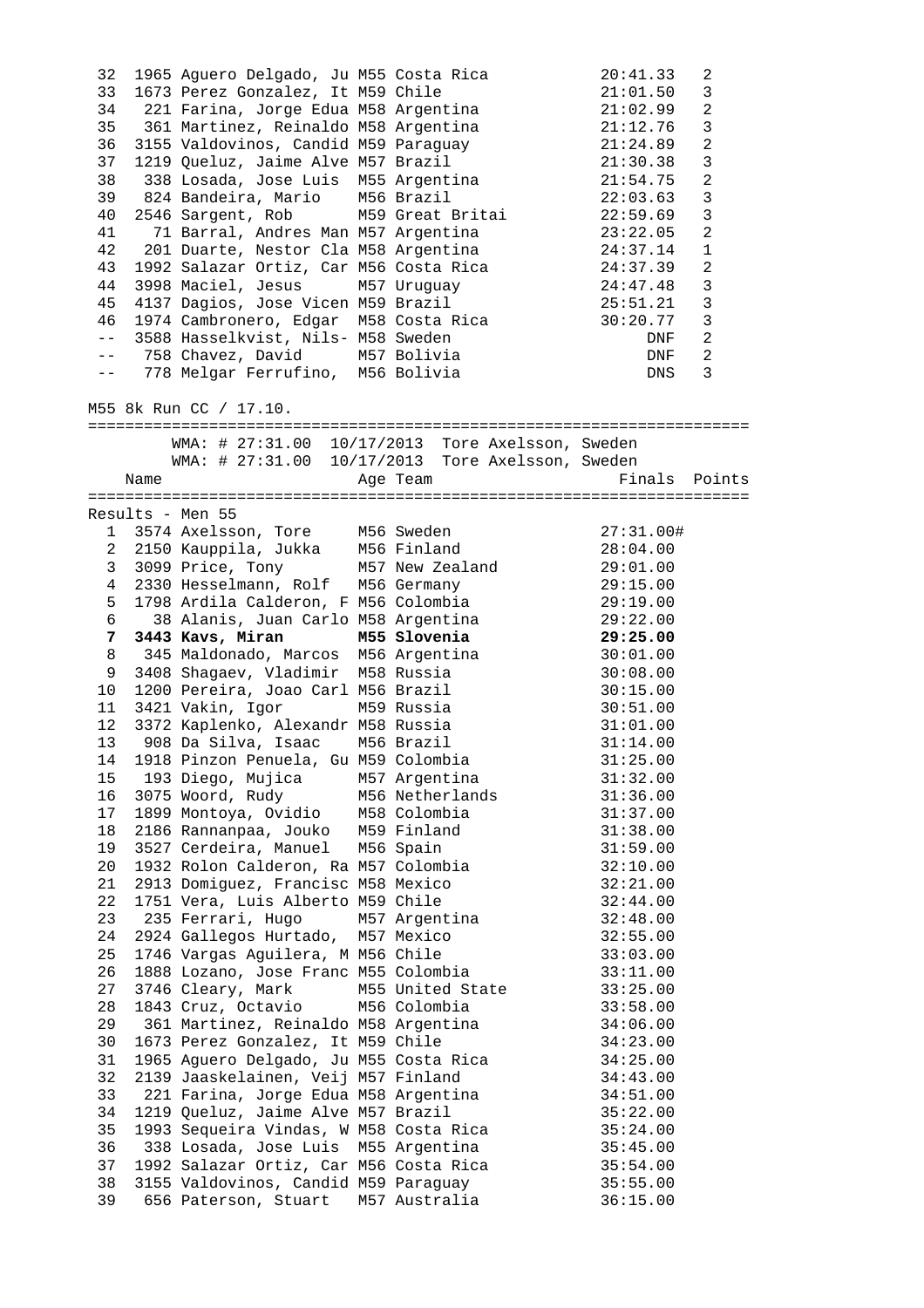| 40           |               |                                                                            | 71 Barral, Andres Man M57 Argentina                                                                                                                                                                                                                                                                       | 37:06.00                                                          |
|--------------|---------------|----------------------------------------------------------------------------|-----------------------------------------------------------------------------------------------------------------------------------------------------------------------------------------------------------------------------------------------------------------------------------------------------------|-------------------------------------------------------------------|
| 41           |               |                                                                            | 3104 Smith, Ivan M55 New Zealand 38:50.00                                                                                                                                                                                                                                                                 |                                                                   |
| 42           |               |                                                                            | 3101 Reihana, Ngaora M56 New Zealand 39:21.00                                                                                                                                                                                                                                                             |                                                                   |
| 43           |               |                                                                            |                                                                                                                                                                                                                                                                                                           |                                                                   |
| 44           |               |                                                                            |                                                                                                                                                                                                                                                                                                           |                                                                   |
| 45           |               |                                                                            |                                                                                                                                                                                                                                                                                                           |                                                                   |
|              |               |                                                                            | 2908 De Las Fuentes, Ar M58 Mexico 39:50.00<br>1618 Lobos Villegas, Lu M55 Chile 40:42.00<br>2684 Naik, Gopappa 1957 India 41:16.00<br>2684 Naik, Gopappa<br>1737 Urrea, Carlos M59 Chile<br>1599 Huenchuhual, Jacin M57 Chile<br>1084 Leal, Jose Evaldo M58 Brazil<br>1305 Silva, Jose Luiz V M57 Brazil |                                                                   |
| 46           |               |                                                                            |                                                                                                                                                                                                                                                                                                           | 41:29.00                                                          |
| 47           |               |                                                                            |                                                                                                                                                                                                                                                                                                           | 42:22.00                                                          |
| 48           |               |                                                                            |                                                                                                                                                                                                                                                                                                           | 48:52.00                                                          |
| 49           |               |                                                                            |                                                                                                                                                                                                                                                                                                           | 48:52.01                                                          |
|              |               |                                                                            |                                                                                                                                                                                                                                                                                                           |                                                                   |
|              |               | M55 10000 Meter Run / 22.10.                                               |                                                                                                                                                                                                                                                                                                           |                                                                   |
|              |               |                                                                            |                                                                                                                                                                                                                                                                                                           |                                                                   |
|              |               | WMA: # 31:51.86                                                            |                                                                                                                                                                                                                                                                                                           |                                                                   |
|              | Name          |                                                                            | Age Team                                                                                                                                                                                                                                                                                                  | Finals                                                            |
|              |               |                                                                            |                                                                                                                                                                                                                                                                                                           |                                                                   |
|              |               |                                                                            |                                                                                                                                                                                                                                                                                                           |                                                                   |
|              |               |                                                                            |                                                                                                                                                                                                                                                                                                           |                                                                   |
|              |               |                                                                            | 1 1361 Vidal, Valdir 1959 Brazil 1361 135:15.18<br>2 1002 Florenal Da Silva, M55 Brazil 137:01.86<br>3 1798 Ardila Calderon, F M56 Colombia 137:11.92<br>2330 Hesselmann, Rolf 1956 Germany 137:18.91                                                                                                     |                                                                   |
|              |               |                                                                            |                                                                                                                                                                                                                                                                                                           |                                                                   |
|              |               |                                                                            |                                                                                                                                                                                                                                                                                                           |                                                                   |
| 5            |               |                                                                            | 3443 Kavs, Miran M55 Slovenia 37:48.70                                                                                                                                                                                                                                                                    |                                                                   |
| 6            |               |                                                                            | 1918 Pinzon Penuela, Gu M59 Colombia 39:41.32                                                                                                                                                                                                                                                             |                                                                   |
| 7            |               |                                                                            | 472 Rosales, Ramon Osc M55 Argentina (1992) 40:13.66                                                                                                                                                                                                                                                      |                                                                   |
| 8            |               |                                                                            |                                                                                                                                                                                                                                                                                                           | 40:16.97                                                          |
| 9            |               |                                                                            |                                                                                                                                                                                                                                                                                                           |                                                                   |
| 10           |               |                                                                            |                                                                                                                                                                                                                                                                                                           |                                                                   |
| 11           |               |                                                                            |                                                                                                                                                                                                                                                                                                           |                                                                   |
| 12           |               |                                                                            | 908 Da Silva, Isaac M56 Brazil (16.97<br>3075 Woord, Rudy (16.97 M56 Netherlands (19.20.67 193 Diego, Mujica (19.97 Argentina (19.36.70 1899 Montoya, Ovidio (19.78 M57 Argentina (19.36.70 1899 Ferrari, Hugo (19.78) M57 Argen                                                                          |                                                                   |
| 13           |               |                                                                            |                                                                                                                                                                                                                                                                                                           |                                                                   |
| 14           |               |                                                                            | 3746 Cleary, Mark M55 United State 42:16.69<br>1753 Verdugo, Oscar Vic M55 Chile 42:23.13<br>1647 Navarro, Mariano M56 Chile 42:56.12                                                                                                                                                                     |                                                                   |
|              |               |                                                                            |                                                                                                                                                                                                                                                                                                           |                                                                   |
| 15           |               |                                                                            |                                                                                                                                                                                                                                                                                                           |                                                                   |
| 16           |               | 2913 Domiguez, Francisc M58 Mexico                                         |                                                                                                                                                                                                                                                                                                           | 43:06.35                                                          |
| 17           |               |                                                                            | 221 Farina, Jorge Edua M58 Argentina<br>221 Farina,<br>031 Veloz, Juan Mbo<br>684 Naik, Gopappa M57 India<br>71 Barral, Andres Man M57 Argentina 47:20.88<br>395 Nale, Luis Eugenio M55 Argentina 48:04.94<br>758 Chavez, David M57 Bolivia 49:50.10<br>758 Chavez, David                                 | 43:17.52                                                          |
| 18           |               | 4031 Veloz, Juan         M58 Uruguay<br>2684 Naik, Gopappa       M57 India |                                                                                                                                                                                                                                                                                                           |                                                                   |
| 19           |               |                                                                            |                                                                                                                                                                                                                                                                                                           |                                                                   |
| 20           |               |                                                                            |                                                                                                                                                                                                                                                                                                           |                                                                   |
| 21           |               |                                                                            |                                                                                                                                                                                                                                                                                                           |                                                                   |
| 22           |               | 758 Chavez, David                                                          |                                                                                                                                                                                                                                                                                                           |                                                                   |
| $- -$        |               | 1751 Vera, Luis Alberto M59 Chile                                          |                                                                                                                                                                                                                                                                                                           |                                                                   |
| $- -$        |               |                                                                            |                                                                                                                                                                                                                                                                                                           |                                                                   |
| $- -$        |               | 709 Mayer, Harald                                                          |                                                                                                                                                                                                                                                                                                           |                                                                   |
|              |               |                                                                            | M59 Austria                                                                                                                                                                                                                                                                                               |                                                                   |
| $- -$        |               | 2907 Cuellar Santin, Ri M55 Mexico                                         |                                                                                                                                                                                                                                                                                                           | DNF                                                               |
| $ -$         |               | 4027 Uzuca, Oscar                                                          | M59 Uruguay                                                                                                                                                                                                                                                                                               | DNF                                                               |
|              |               | 664 Purvis, Mark                                                           | M56 Australia                                                                                                                                                                                                                                                                                             | DNF                                                               |
|              |               |                                                                            |                                                                                                                                                                                                                                                                                                           |                                                                   |
|              |               | M50 100 Short Hurdles (13.00-0.914-8.50) / 25.10.                          |                                                                                                                                                                                                                                                                                                           |                                                                   |
|              |               |                                                                            |                                                                                                                                                                                                                                                                                                           |                                                                   |
|              |               | WMA: # 13.57                                                               |                                                                                                                                                                                                                                                                                                           |                                                                   |
|              | Name          |                                                                            | Age Team                                                                                                                                                                                                                                                                                                  | Prelims Wind H#                                                   |
|              |               |                                                                            |                                                                                                                                                                                                                                                                                                           |                                                                   |
|              | Preliminaries |                                                                            |                                                                                                                                                                                                                                                                                                           |                                                                   |
| $\mathbf{1}$ |               | 2457 Brown, Donald                                                         | M50 Great Britai                                                                                                                                                                                                                                                                                          | $14.79Q - 1.6$<br>1                                               |
| 2            |               | 2569 Wilkinson, Des                                                        | M50 Great Britai                                                                                                                                                                                                                                                                                          | $14.99Q - 0.8$<br>2                                               |
|              |               |                                                                            |                                                                                                                                                                                                                                                                                                           |                                                                   |
| 3            |               | 3729 Blakemore, Damon                                                      | M51 United State                                                                                                                                                                                                                                                                                          | $14.95Q - 1.6$ 1                                                  |
| 4            |               | 3050 Burgos, Alfred                                                        | M54 Netherlands                                                                                                                                                                                                                                                                                           | $15.62Q - 0.8$ 2                                                  |
| 5            |               | 3783 Gatling, Darnell                                                      | M53 United State                                                                                                                                                                                                                                                                                          | $14.97Q - 1.6$ 1                                                  |
| 6            |               | 3166 Benites Acosta, Vi M53 Peru                                           |                                                                                                                                                                                                                                                                                                           | 2<br>$16.91Q - 0.8$                                               |
| 7            |               |                                                                            | M50 Great Britai                                                                                                                                                                                                                                                                                          | $15.42q -1.6$<br>$\mathbf{1}$                                     |
|              |               | 2539 Reddington, Glen                                                      |                                                                                                                                                                                                                                                                                                           |                                                                   |
| 8            |               | 726 Beckers, Serge                                                         | M51 Belgium                                                                                                                                                                                                                                                                                               | $15.45q -1.6$<br>1                                                |
| 9            |               | 3749 Conley, Brian                                                         | M53 United State                                                                                                                                                                                                                                                                                          | $15.57 - 1.6$<br>1                                                |
| 10           |               |                                                                            | M54 Peru                                                                                                                                                                                                                                                                                                  | 1                                                                 |
|              |               | 3199 Huarcaya Fajardo,                                                     |                                                                                                                                                                                                                                                                                                           | $16.41 - 1.6$                                                     |
| 11           |               | 2240 Hulbert, Frederic                                                     | M50 France                                                                                                                                                                                                                                                                                                | $17.29 - 1.6$ 1                                                   |
| 12           |               | 3141 Amigo, Richard                                                        | M50 Paraguay                                                                                                                                                                                                                                                                                              | $17.74 - 0.8$ 2                                                   |
| 13<br>14     |               | 2022 Janouch, Jiri<br>1799 Aristizabal Ossa,                               | M54 Czech Republ<br>M53 Colombia                                                                                                                                                                                                                                                                          | $19.28 - 0.8$<br>$\overline{\phantom{0}}^2$<br>$21.44 - 0.8$<br>2 |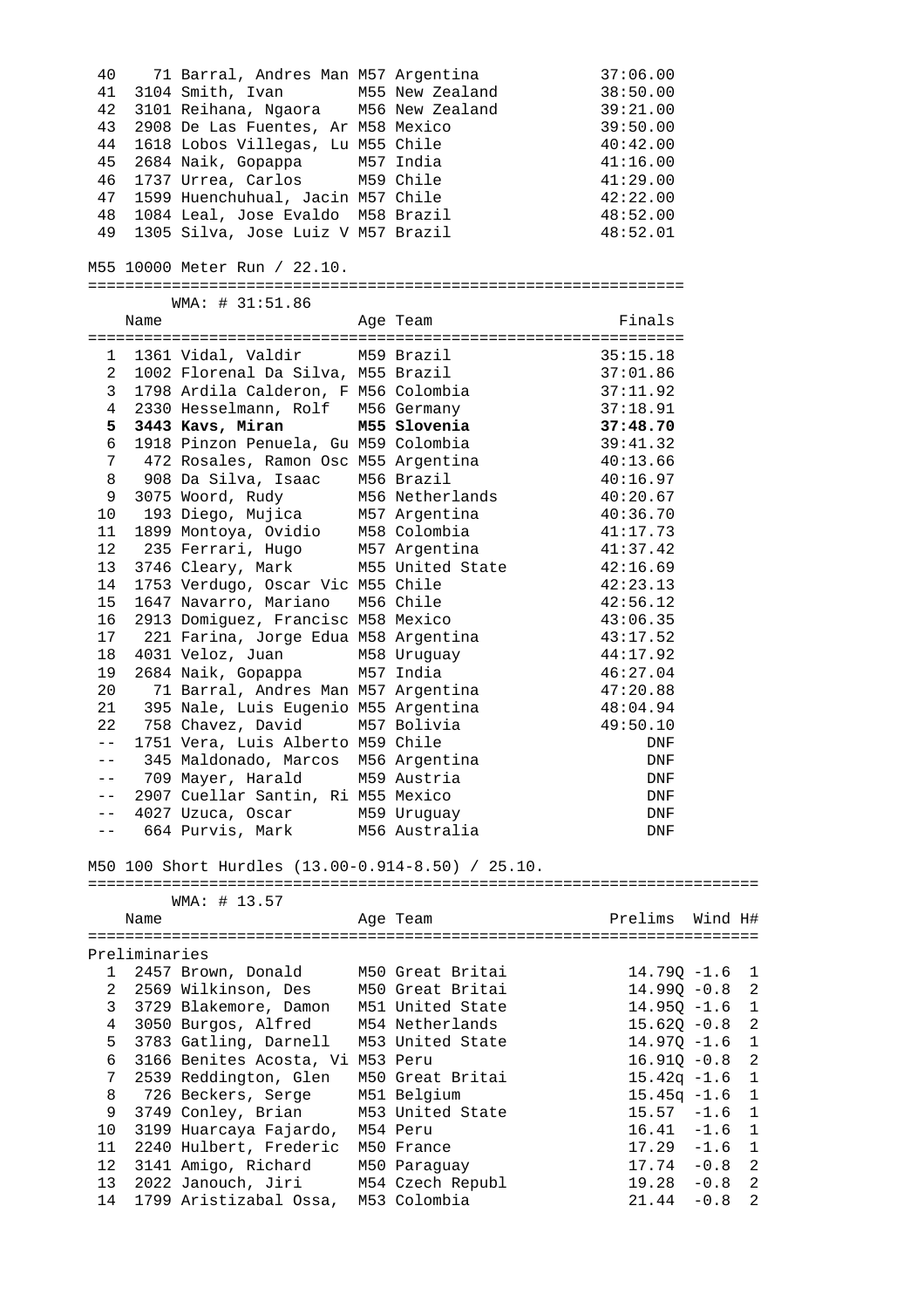M50 100 Short Hurdles (13.00-0.914-8.50) / 25.10.

===================================================================== WMA: # 13.57 Name **Age Team** Age Team Finals Wind ===================================================================== Finals 1 3729 Blakemore, Damon M51 United State 14.58 +0.0 2 3783 Gatling, Darnell M53 United State 14.62 +0.0 3 2569 Wilkinson, Des M50 Great Britai 14.67 +0.0 4 3050 Burgos, Alfred M54 Netherlands 14.67 +0.0 9 3050 Burgos, Alfred M54 Netherlands (14.07 +0.0<br>
5 2539 Reddington, Glen M50 Great Britai (15.40 +0.0<br>
6 3166 Benites Acosta, Vi M53 Peru (16.15 +0.0 6 3166 Benites Acosta, Vi M53 Peru 16.15 +0.0 -- 2457 Brown, Donald M50 Great Britai DNF +0.0 -- 726 Beckers, Serge M51 Belgium DQ +0.0 M55 100 Short Hurdles (13.00-0.914-8.50) / 25.10. ======================================================================== WMA: # 14.25 Name Mage Team Age Team Prelims Wind H# ======================================================================== Preliminaries 1 2185 Rajamaki, Timo M56 Finland 15.80Q 0.2 2 2 2523 Mayor, John M55 Great Britai 16.02Q -1.7 1 3 3712 Anton, Eugene M55 United State 16.35Q -1.7 1 4 833 Bernardino, Degiva M56 Brazil 16.43Q 0.2 2 5 3280 Musial, Wieslaw M55 Poland 16.55Q 0.2 2  **6 3446 Mauko, Zdravko M56 Slovenia 18.39Q -1.7 1**  7 939 De Souza Pinto, Iv M58 Brazil 19.60q -1.7 1 8 2635 Costao, Fernandes M59 India 19.68q -1.7 1 -- 2665 Kanchugaranahalli M57 India DNF -1.7 1 -- 961 Dos Santos, Carlos M57 Brazil DQ 0.2 2 339 De Souza Pinco, IV M56 Brazil<br>
8 2635 Costao, Fernandes M59 India<br>
-- 2665 Kanchugaranahalli M57 India<br>
-- 361 Dos Santos, Carlos M57 Brazil<br>
-- 328 Llanos, Nestor Elv M55 Argentina<br>
DNS 0.2 2 M55 100 Short Hurdles (13.00-0.914-8.50) / 25.10. ===================================================================== WMA: # 14.25 Name **Age Team** Age Team Finals Wind ===================================================================== Finals 1 2185 Rajamaki, Timo M56 Finland 15.22 -1.7 2 2523 Mayor, John M55 Great Britai 15.48 -1.7 3 3712 Anton, Eugene M55 United State 15.74 -1.7 4 833 Bernardino, Degiva M56 Brazil 16.03 -1.7  **5 3446 Mauko, Zdravko M56 Slovenia 18.13 -1.7**  6 2635 Costao, Fernandes M59 India 19.87 -1.7 7 3280 Musial, Wieslaw M55 Poland 24.89 -1.7 -- 939 De Souza Pinto, Iv M58 Brazil Charles Controller March 2014 M60 300 Long Hurdles (50.00-0.762-35.00) / 19.10. =================================================================== WMA: # 42.31 Name Ream Age Team Prelims H# =================================================================== Preliminaries<br>1 3866 Ortman, David M60 United State 1 3866 Ortman, David M60 United State 46.38Q 4 2 2553 Stevenson, Robert M60 Great Britai 47.01Q 1 3 3942 Wilson, Thaddeus M62 United State 47.32Q 3  **4 3447 Nikolic, Drago M62 Slovenia 47.46Q 2**  5 3803 Haywood, George M61 United State 47.07q 4 6 1159 Negeliskii, Pedro M63 Brazil 47.59q 1 7 3458 Claassen, Len M62 South Africa 47.78q 4 8 3277 Lorenz, Sylwester M62 Poland 48.93q 1 9 2284 Baseda, Heinz M60 Germany 49.64 3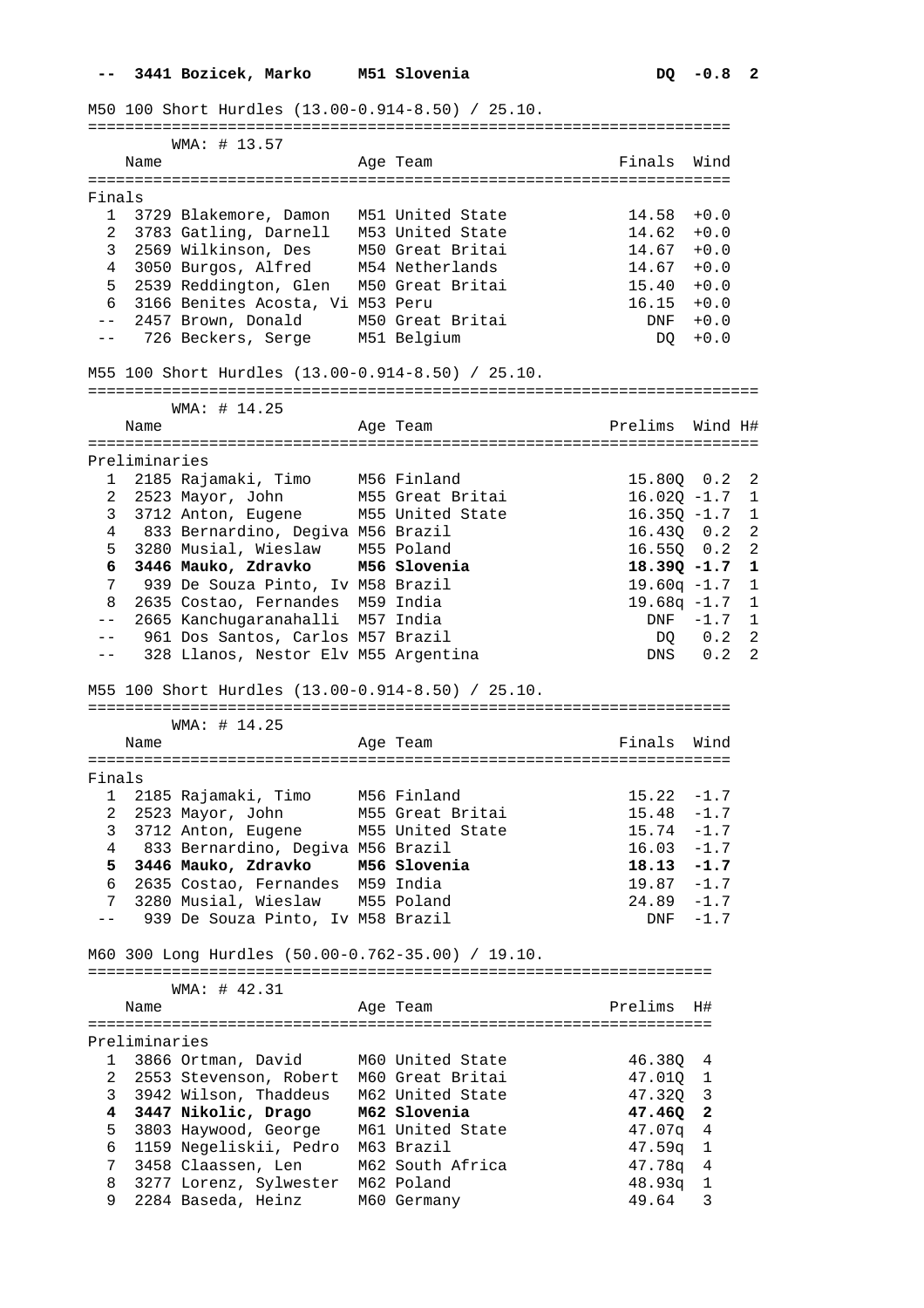| 10             |               | 3745 Cheadle, William M60 United State                                                                         |                                                  | 50.01                    | 2                          |
|----------------|---------------|----------------------------------------------------------------------------------------------------------------|--------------------------------------------------|--------------------------|----------------------------|
| 11             |               | 3390 Lobanov, Ippolit                                                                                          | M62 Russia                                       | 51.51                    | 2                          |
| 12             |               | 1465 Alvarez Bravo, Man M60 Chile                                                                              |                                                  | 53.17                    | $\mathbf{3}$               |
| 13             |               | 2584 Morfis, Antonios                                                                                          | M61 Greece                                       | 55.11                    | 3                          |
| 14             |               | 2713 Singh, Arun Kumar                                                                                         | M63 India                                        | 55.92                    | $\overline{a}$             |
| 15             |               | 2173 Mettala, Teuvo                                                                                            | M64 Finland                                      | 56.63                    | 3                          |
| 16             |               | 2661 Jose, Mavely Thoma M62 India                                                                              |                                                  | 57.02                    | $\mathbf{1}$               |
| 17             |               | 2033 Toman, Ludvik M63 Czech Republ                                                                            |                                                  | 57.65                    | 1                          |
| 18             |               | 1601 Hurtado Gomez, Lui M60 Chile                                                                              |                                                  | 58.83                    | $\overline{4}$             |
| 19             |               | 1364 Vieira, Delmo M63 Brazil                                                                                  |                                                  | 1:04.53                  | $\mathbf{1}$               |
| $- -$          |               | 3878 Radiff, Michael M61 United State                                                                          |                                                  | DNF                      | 4                          |
| $- \ -$        |               | 1770 Ji, Rongqiang M60 China (Peopl                                                                            |                                                  | DNS                      | 2                          |
| $ -$           |               | 2629 Buragohain, Naraya M60 India                                                                              |                                                  | DNS                      | $\overline{2}$             |
| $- -$          |               | 510 Sosa Segovia, Carl M61 Argentina                                                                           |                                                  | DNS                      | $\overline{\phantom{0}}^2$ |
| $- -$          |               | 2991 Ramos, Jose                                                                                               | M61 Mexico                                       | DNS                      | $\overline{3}$             |
| $- -$          |               | 944 Dias, Jose Roberto M63 Brazil                                                                              |                                                  | DNS                      | $\overline{4}$             |
|                |               | M60 300 Long Hurdles (50.00-0.762-35.00) / 22.10.                                                              |                                                  |                          |                            |
|                |               | WMA: # 42.31                                                                                                   |                                                  |                          |                            |
|                | Name          |                                                                                                                | Age Team                                         | Finals                   |                            |
|                |               |                                                                                                                |                                                  |                          |                            |
| Finals         |               |                                                                                                                |                                                  |                          |                            |
|                |               | 1 3942 Wilson, Thaddeus                                                                                        | M62 United State                                 | 43.95                    |                            |
|                |               | 2 2553 Stevenson, Robert                                                                                       | M60 Great Britai                                 | 44.86                    |                            |
|                |               | 3 3803 Haywood, George                                                                                         | M61 United State                                 | 45.16                    |                            |
| $\overline{4}$ |               | 3866 Ortman, David M60 United State<br>3447 Nikolic, Drago M62 Slovenia<br>3458 Slovenser Luc M62 South M50ice |                                                  | 46.10                    |                            |
| 5              |               |                                                                                                                |                                                  | 46.25                    |                            |
| 6              |               | 3458 Claassen, Len                                                                                             | M62 South Africa                                 | 47.37                    |                            |
| 7              |               | 1159 Negeliskii, Pedro M63 Brazil                                                                              |                                                  | 48.23                    |                            |
| $---$          |               | 3277 Lorenz, Sylwester                                                                                         | M62 Poland                                       | DNF                      |                            |
|                |               | M50 400 Long Hurdles (45.00-0.84-35.00) / 19.10.                                                               |                                                  |                          |                            |
|                |               |                                                                                                                |                                                  |                          |                            |
|                |               | WMA: # 56.56                                                                                                   |                                                  |                          |                            |
|                | Name          |                                                                                                                | Age Team                                         | Prelims                  | H#                         |
|                |               |                                                                                                                |                                                  |                          |                            |
|                | Preliminaries |                                                                                                                |                                                  |                          |                            |
|                |               |                                                                                                                | 1 3783 Gatling, Darnell M53 United State         | $1:01.73Q$ 1             |                            |
| 3              |               |                                                                                                                | 2 2240 Hulbert, Frederic M50 France<br>M50 Italy | $1:03.48Q$ 2             |                            |
| 4              |               | 2799 Peroni, Frederic                                                                                          |                                                  | $1:01.90Q$ 1             |                            |
| 5.             |               | 2253 Lopes Correia, Boa M53 France<br>3441 Bozicek, Marko                                                      | M51 Slovenia                                     | $1:03.96Q$ 2<br>1:02.20Q | 1                          |
| 6              |               |                                                                                                                |                                                  | 1:06.91Q                 | 2                          |
| 7              |               | 3050 Burgos, Alfred M54 Netherlands                                                                            |                                                  | 1:04.27q                 | 1                          |
| 8              |               | 3555 Rodriguez, Manoel M53 Spain<br>3130 Skramstad, Trond M52 Norway                                           |                                                  | 1:07.06q                 | $\mathbf{1}$               |
| 9              |               | 3199 Huarcaya Fajardo, M54 Peru                                                                                |                                                  | 1:07.84                  | $\mathbf 1$                |
| 10             |               | 3189 Gallegos, Erick                                                                                           | M54 Peru                                         | 1:08.50                  | 2                          |
|                |               | 11 2222 Brackman, Jean-Pau M50 France                                                                          |                                                  | 1:14.39                  | 2                          |
| 12             |               | 1799 Aristizabal Ossa,                                                                                         | M53 Colombia                                     | 1:22.72                  | $\overline{2}$             |
|                |               | M50 400 Long Hurdles (45.00-0.84-35.00) / 22.10.                                                               |                                                  |                          |                            |
|                |               | WMA: # 56.56                                                                                                   |                                                  |                          |                            |
|                | Name          |                                                                                                                | Age Team                                         | Finals                   |                            |
|                |               |                                                                                                                |                                                  |                          |                            |
|                |               |                                                                                                                |                                                  |                          |                            |
| 1              |               | 2799 Peroni, Frederic M50 Italy                                                                                |                                                  | 59.38                    |                            |
| $\overline{a}$ |               | 3783 Gatling, Darnell                                                                                          | M53 United State                                 | 1:00.10                  |                            |
| Finals<br>3    |               | 3441 Bozicek, Marko                                                                                            | M51 Slovenia                                     | 1:01.24                  |                            |
| 4              |               | 2253 Lopes Correia, Boa M53 France                                                                             |                                                  | 1:01.51                  |                            |
| 5              |               | 2240 Hulbert, Frederic                                                                                         | M50 France                                       | 1:03.56                  |                            |
| 6              |               | 3555 Rodriguez, Manoel                                                                                         | M53 Spain                                        | 1:04.94                  |                            |
| 7<br>$- -$     |               | 3050 Burgos, Alfred<br>3130 Skramstad, Trond                                                                   | M54 Netherlands<br>M52 Norway                    | 1:05.35<br>DNS           |                            |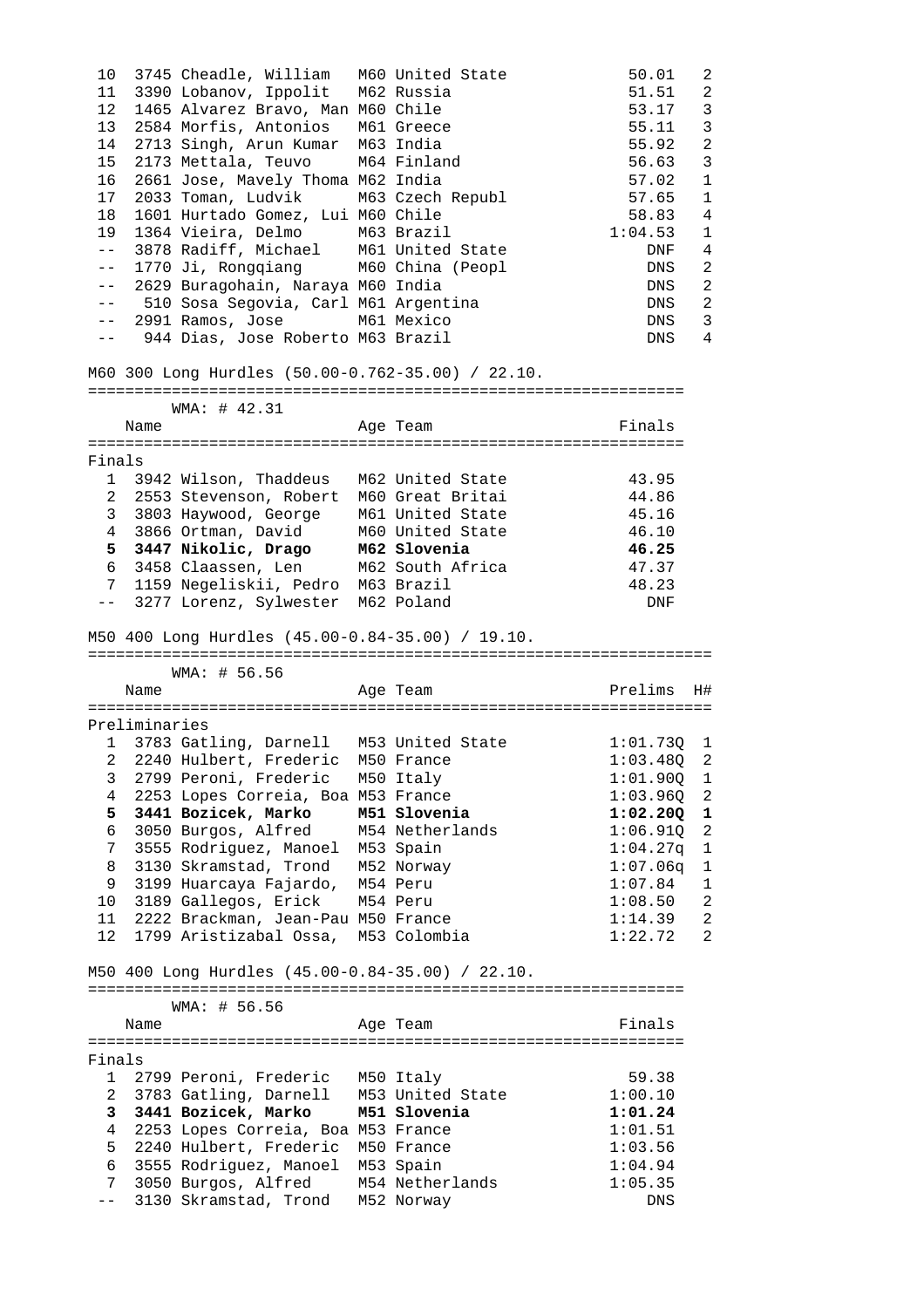M55 400 Long Hurdles (45.00-0.84-35.00) / 19.10. =================================================================== WMA: # 58.92 Name **Age Team Prelims** H# =================================================================== Preliminaries 1 3517 Asenjo Carrasco, M M55 Spain 1:03.69Q 2 2 3771 Dyer, John M56 United State 1:04.66Q 1 3 3280 Musial, Wieslaw M55 Poland 1:09.09Q 1  **4 3446 Mauko, Zdravko M56 Slovenia 1:10.70Q 2**  5 2185 Rajamaki, Timo M56 Finland 1:14.81Q 1 6 608 Fienieg, John M58 Australia 1:18.01Q 2 7 4086 Mc Farline, Nelson M58 Venezuela 1:21.92q 2 8 328 Llanos, Nestor Elv M55 Argentina 1:28.08q 1 9 2765 Bertuzzo, Flavio M55 Italy 1:32.48 2 10 961 Dos Santos, Carlos M57 Brazil 1:37.87 1 -- 3175 Castaneda Rios, Wa M59 Peru 2008 DNS 1 M55 400 Long Hurdles (45.00-0.84-35.00) / 22.10. ================================================================ WMA: # 58.92 Name **Age Team** Age Team Finals ================================================================ Finals 1 3517 Asenjo Carrasco, M M55 Spain 1:02.86<br>2 3771 Dyer, John M56 United State 1:03.36 2 3771 Dyer, John M56 United State 1:03.36 3 2185 Rajamaki, Timo M56 Finland 1:06.01  **4 3446 Mauko, Zdravko M56 Slovenia 1:07.06**  5 3280 Musial, Wieslaw M55 Poland 1:07.44 6 608 Fienieg, John M58 Australia 1:15.44 7 4086 Mc Farline, Nelson M58 Venezuela 1:19.13 8 328 Llanos, Nestor Elv M55 Argentina 1:28.69 M50 3000 Meter Steeplechase / 27.10. ================================================================ WMA: # 9:38.80 Name **Age Team Age Team** Finals ================================================================ 1 2258 Pelletier, Gilles M50 France 10:07.94 2 320 Lazaletta, Marcelo M51 Argentina 11:05.40 3 2763 Belluomo, Gianfran M53 Italy 11:18.54 4 4094 Munoz, Angel M53 Venezuela 11:19.78 5 2861 Bondar, Viktor M50 Kazakhstan 11:28.80  **6 3444 Komel, Branimir M51 Slovenia 11:35.85**  7 874 Conrado, Hilarino M53 Brazil 11:39.05 8 1512 Carcamo, Agustin M52 Chile 11:47.95 9 426 Polo, Felix M54 Argentina 12:34.51 10 1958 Villafradres, Fabi M53 Colombia 12:42.05 11 1004 Flores, Gilberto A M54 Brazil 12:56.76 12 3641 Schaerer, Marco M51 Switzerland 13:02.76 13 3850 Miller, Randy M51 United State 13:06.26 14 2680 Madappa, Yogendra M51 India 14:01.88 M55 High Jump / 22.10. ================================================================ WMA: # 1.89m Name  $\overline{A}$  and  $\overline{A}$  are Team Finals ================================================================ 1 3842 Mcbarnette, Bruce M56 United State 1.77m 2 3776 Foley, Thomas M55 United State 1.66m 3 3263 Bednarski, Dariusz M59 Poland 1.60m 4 3412 Shkrebko, Alexandr M56 Russia 1.55m 5 3364 Cherevatckii, Alex M57 Russia 1.50m 6 2664 Kanchan, Yogesh Bh M56 India 1.45m<br>7 4023 Schaffner, Hector M57 Uruguay 1.40m 7 4023 Schaffner, Hector M57 Uruguay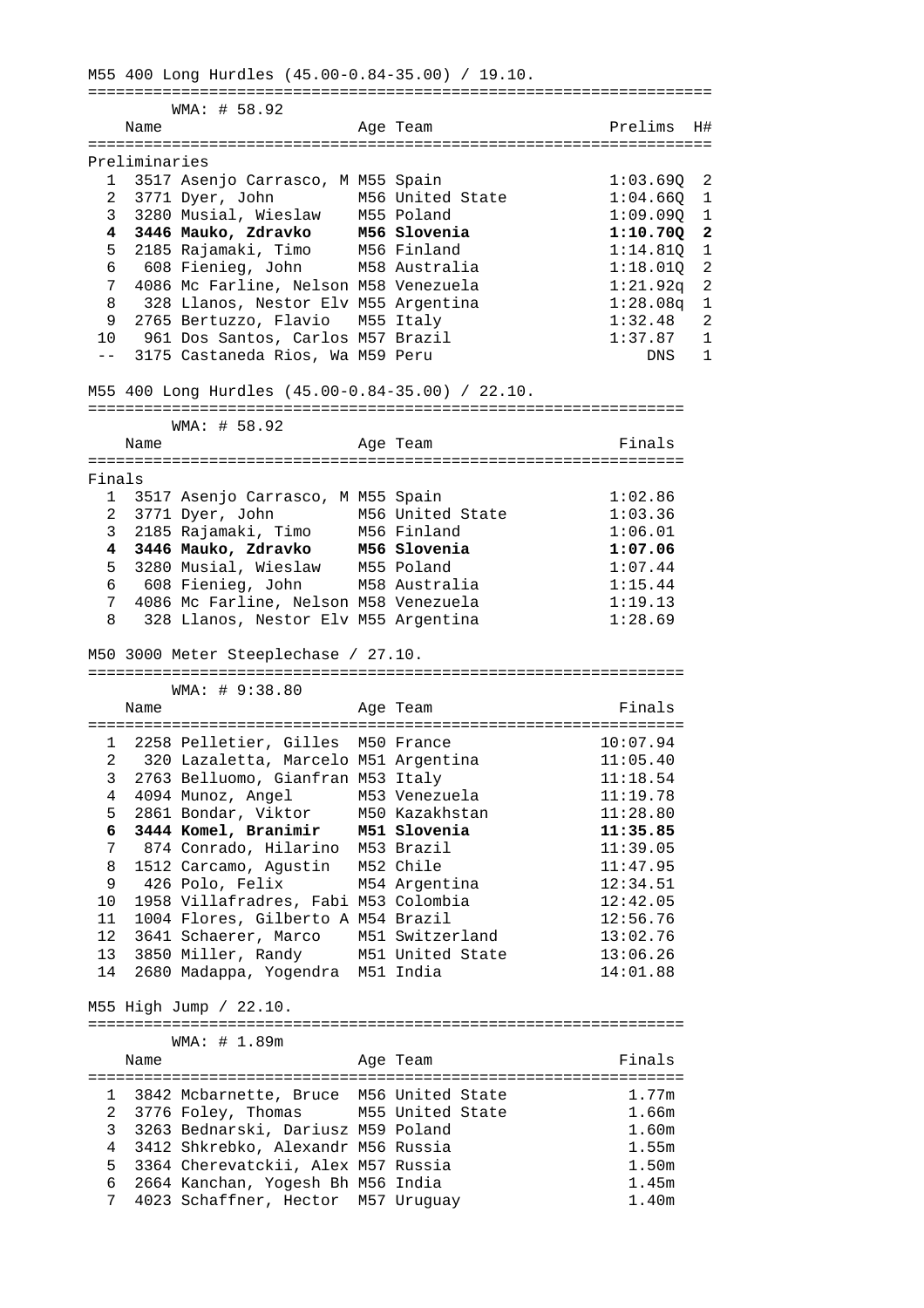|  | 7 373 Milanowski, Andres M56 Argentina  |  | 1.40m      |
|--|-----------------------------------------|--|------------|
|  | 9 2659 Jat, Jaqram M59 India            |  | 1.35m      |
|  | 10 1812 Barrios Vasquez, J M56 Colombia |  | 1.25m      |
|  | 11 2904 Cortes Gomez, Dani M55 Mexico   |  | 1.15m      |
|  | -- 2562 Wade, Trevor M57 Great Britai   |  | DNS        |
|  | -- 3446 Mauko, Zdravko M56 Slovenia     |  | <b>DNS</b> |
|  | -- 963 Dos Santos, Gilmar M55 Brazil    |  | <b>DNS</b> |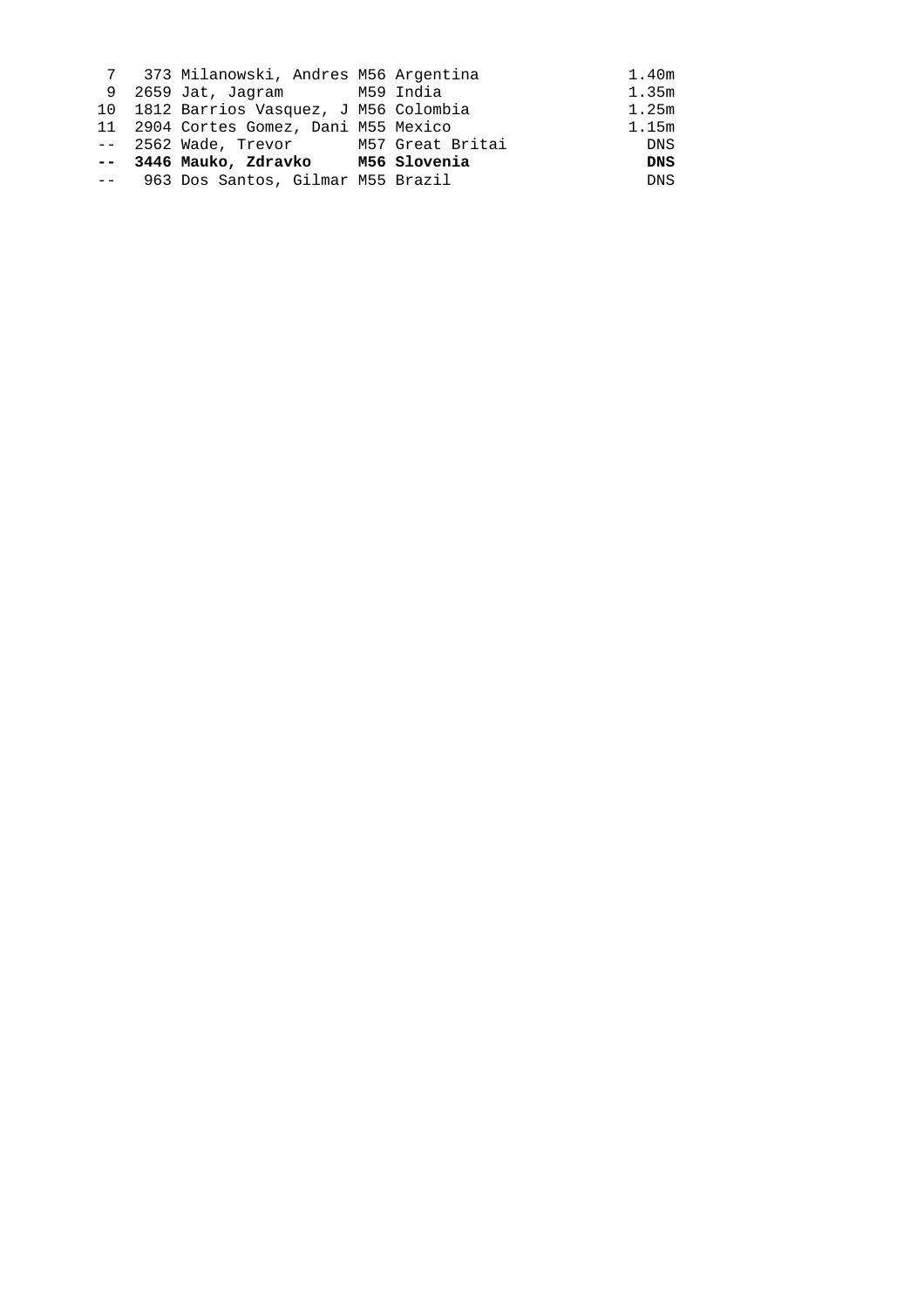W60 5000 Meter Run / 18.10.

|                 | Name | WMA: # 18:48.62                      | Age Team                                        | Finals   |
|-----------------|------|--------------------------------------|-------------------------------------------------|----------|
|                 |      |                                      |                                                 |          |
|                 |      | 1 2187 Rantakari, Helena W60 Finland |                                                 | 21:52.38 |
| $\overline{2}$  |      | 3448 Siftar, Jozica W60 Slovenia     |                                                 | 22:45.74 |
| 3               |      | 1945 Trujillo, Domitila W60 Colombia |                                                 | 22:52.30 |
| $\overline{4}$  |      | 330 Lopez, Alicia Magd W60 Argentina |                                                 | 23:18.92 |
| 5               |      | 2923 Gallegos Gonzalez, W63 Mexico   |                                                 | 23:58.65 |
| 6               |      | 563 Zalazar, Ilda W62 Argentina      |                                                 | 24:47.86 |
| $7\phantom{.0}$ |      | 1457 Aguilar Torres, An W60 Chile    |                                                 | 24:51.67 |
| 8               |      | 1868 Gomez de Barragan, W64 Colombia |                                                 | 25:07.69 |
| 9               |      | 728 Buyle, Marie-Jeann W61 Belgium   |                                                 | 25:32.74 |
| 10              |      | 467 Romero, Maria Cris W62 Argentina |                                                 | 26:30.66 |
| 11              |      |                                      | 3653 Joefield, Susannah W61 Trinidad and Tobago | 26:35.23 |
| 12 <sup>°</sup> |      | 2091 Soria, Berta W60 Ecuador        |                                                 | 26:44.04 |
| 13              |      | 4085 Matheus, Amalia W62 Venezuela   |                                                 | 26:51.94 |
|                 |      | 14 181 Delgado, Dora W61 Argentina   |                                                 | 26:52.87 |
| 15 <sub>1</sub> |      | 912 Da Silva, Maria do W60 Brazil    |                                                 | 28:11.65 |
| 16              |      | 2616 Arunakala, Arunaka W60 India    |                                                 | 29:02.12 |
| 17              |      | 1318 Simao, Bernadete W62 Brazil     |                                                 | 29:51.35 |
| 18              |      | 1758 Villagra, Virginia W61 Chile    |                                                 | 30:20.66 |
| 19              |      | 1010 Freitas, Naida dos W63 Brazil   |                                                 | 31:35.96 |
| 20              |      | 1687 Reiman, Juana W60 Chile         |                                                 | 32:25.06 |

W60 10000 Meter Run / 21.10.<br>WMA: # 39:04.23<br>Age Team Name Finals 1 2187 Rantakari, Helena W60 Finland<br>
2 737 Justin, Danielle W61 Belgium<br>
4 5:05.95<br>
2 737 Justin, Danielle W61 Belgium<br>
4 5:35.53<br>
3 3448 Siftar, Jozica W60 Slovenia<br>
4 7:48.31<br>
4 1945 Trujillo, Domitila W60 Colombia<br>
5 2 -- 3424 Vereschagina, Elen W60 Russia

\_\_\_\_\_\_\_\_\_\_\_\_\_\_\_\_\_\_\_\_\_\_\_\_\_\_\_\_\_\_

W40 High Jump / 24.10.

|   |      | WMA: # 1.87m                             | the street of the state of the state of the state of the state of the state of the state of the state of the s |        |
|---|------|------------------------------------------|----------------------------------------------------------------------------------------------------------------|--------|
|   | Name |                                          | Age Team                                                                                                       | Finals |
|   |      | 1 2441 Akim, Ayamba                      | W41 Great Britai                                                                                               | 1.67m  |
|   |      | 2 2401 Schilling, Tatjana W43 Germany    |                                                                                                                | 1.60m  |
|   |      | 3 3442 Breganski, Mojca                  | W44 Slovenia                                                                                                   | 1.44m  |
|   |      | 4 3486 Petersen, Jenene W42 South Africa |                                                                                                                | 1.32m  |
|   |      | 5 1708 Rojas Lobos, Marit W44 Chile      |                                                                                                                | 1.28m  |
| 6 |      | 845 Brito, Marinalva M W41 Brazil        |                                                                                                                | 1.12m  |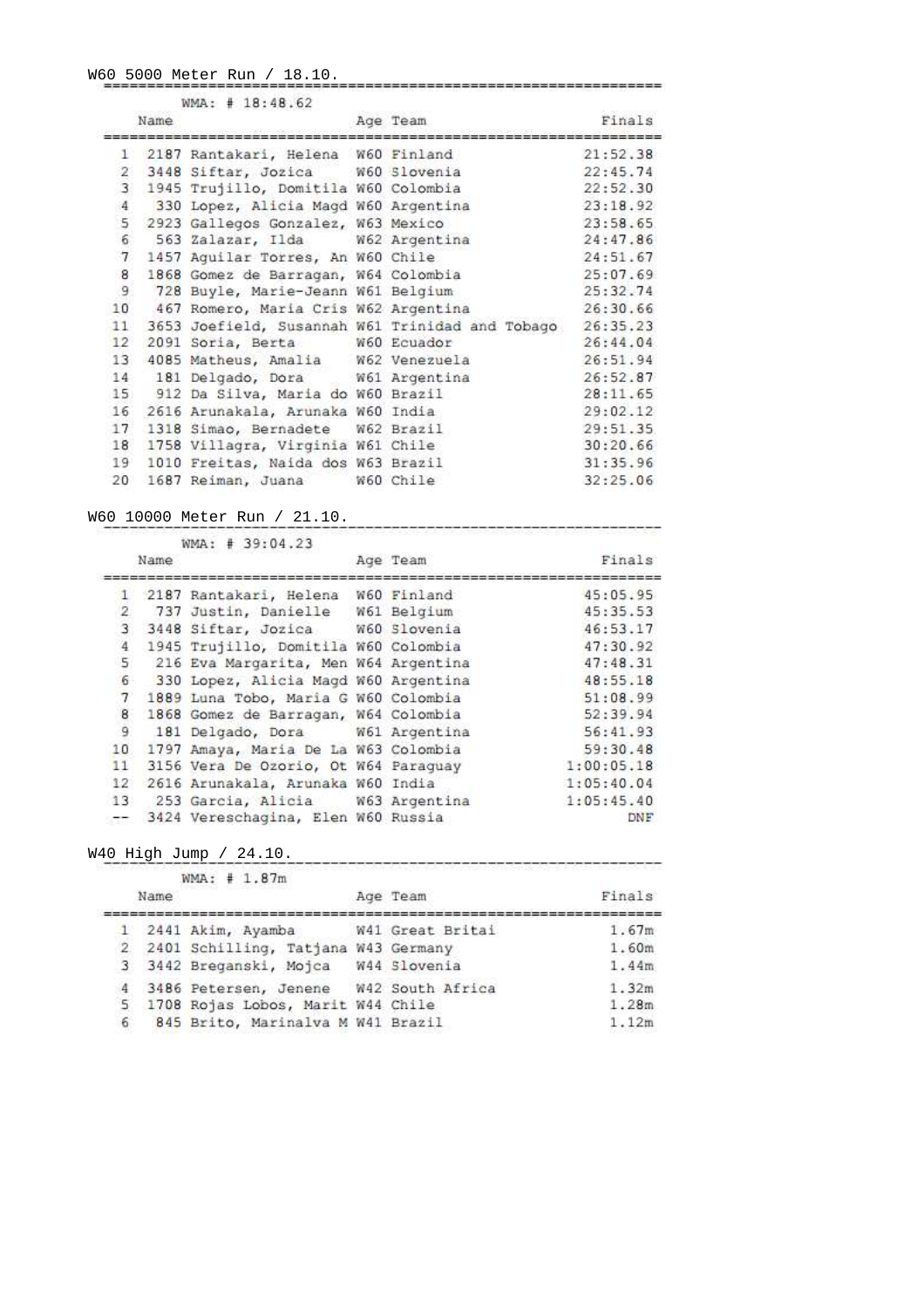W35 Hammer Throw / 22.10.

| Name | WMA: # 72.36m            | Age Team         | Finals |
|------|--------------------------|------------------|--------|
|      | 1 2156 Koro, Kirsi       | W37 Finland      | 53.08m |
|      | 2 613 Glass, Byrony      | W36 Australia    | 50.56m |
|      | 3 2937 Guzman, Violeta   | W36 Mexico       | 48.73m |
|      | 4 3747 Coleman, Marilyn  | W39 United State | 45.53m |
|      | 5 3445 Krebelj, Sabina   | W36 Slovenia     | 36.08m |
|      | 6 1506 Calvanesse Olmos, | W39 Chile        | 22.62m |
|      |                          |                  |        |

----------

-----------

W35 Weight Throw / 19.10.

|              | WMA: # 17.82m            |                  |        |
|--------------|--------------------------|------------------|--------|
|              | Name                     | Age Team         | Finals |
|              | 1 2156 Koro, Kirsi       | W37 Finland      | 17.76m |
| $\mathbf{2}$ | 613 Glass, Byrony        | W36 Australia    | 16.44m |
|              | 3 2937 Guzman, Violeta   | W36 Mexico       | 15.66m |
|              | 4 3747 Coleman, Marilyn  | W39 United State | 13.32m |
|              | 5 3445 Krebelj, Sabina   | W36 Slovenia     | 11.59m |
|              | 6 1506 Calvanesse Olmos, | W39 Chile        | 8.82m  |
|              | 7 1778 Ye, Jun           | W38 China (Peopl | 6.94m  |

W35 Throws Pentathlon / 25.10.

|      | 35 WMA: # 3730                                                                                                 | TERS 정도 1989년 1989년 1989년 1989년 1989년 1989년 1989년 10월 1일 전 10월 1일 1일 1일 1일 1일 1일 1일 1일 |        |
|------|----------------------------------------------------------------------------------------------------------------|----------------------------------------------------------------------------------------|--------|
| Name | ATAN TAGAMAN MANASARKAN MANASARKAN MELAYARKAN MELATURKAN MENGERAN MENGAN DEMANGAN MENGEMUKAN MANASARKAN MENGEM | Age Team                                                                               | Finals |
|      | 1 2156 Koro, Kirsi                                                                                             | W37 Finland                                                                            | 3604   |
|      | 613 Glass, Byrony                                                                                              | W36 Australia                                                                          | 3376   |
|      | 3 2103 Hommik, Aave                                                                                            | W38 Estonia                                                                            | 2383   |
|      | 4 3445 Krebelj, Sabina                                                                                         | W36 Slovenia                                                                           | 2177   |
|      | 5 1506 Calvanesse Olmos,                                                                                       | W39 Chile                                                                              | 1924   |

W35 Hammer Throw Throws Pentathlon / 25.10.

|              | 1000 Hotel And An International Activity (1984)<br>Name |                          | Age Team      | Finals | Points |
|--------------|---------------------------------------------------------|--------------------------|---------------|--------|--------|
| Ъ.           |                                                         | 2156 Koro, Kirsi         | W37 Finland   | 52.44m | 1097   |
| $\mathbf{2}$ |                                                         | 613 Glass, Byrony        | W36 Australia | 48.16m | 992    |
|              |                                                         | 3 3445 Krebelj, Sabina   | W36 Slovenia  | 35.74m | 691    |
|              |                                                         | 4 2103 Hommik, Aave      | W38 Estonia   | 29.99m | 554    |
|              |                                                         | 5 1506 Calvanesse Olmos, | W39 Chile     | 21.50m | 354    |

## W35 Shot Put Throws Pentathlon / 25.10.

| Name | 그녀는 눈을 들었다. 그는 아이가 없어서 그는 사람들이 나서 나가고 있었다. | Age Team      | Finals | Points |
|------|--------------------------------------------|---------------|--------|--------|
|      | 1 2156 Koro, Kirsi                         | W37 Finland   | 10.95m | 618    |
|      | 2 613 Glass, Byrony                        | W36 Australia | 10.82m | 609    |
|      | 3 1506 Calvanesse Olmos,                   | W39 Chile     | 8.32m  | 440    |
|      | 2103 Hommik, Aave                          | W38 Estonia   | 8.08m  | 423    |
|      | 5 3445 Krebelj, Sabina                     | W36 Slovenia  | 7.40m  | 378    |
|      |                                            |               |        |        |

## W35 Discus Throw Throws Pentathlon / 25.10.

|    | Name | 지역의 동생 동생들이 공원들이 나는 기업의 그는 이 동일 마치가 공부를 위해 오 기사를 시작했다. 이 일 | Age Team      |        | Finals Points |
|----|------|------------------------------------------------------------|---------------|--------|---------------|
|    |      | 1 2156 Koro, Kirsi                                         | W37 Finland   | 36.76m | 617           |
|    |      | 613 Glass, Byrony                                          | W36 Australia | 33.25m | 547           |
| 3. |      | 1506 Calvanesse Olmos,                                     | W39 Chile     | 30.80m | 499           |
|    |      | 2103 Hommik, Aave                                          | W38 Estonia   | 29.22m | 468           |
|    |      | 3445 Krebelj, Sabina                                       | W36 Slovenia  | 17.69m | 248           |